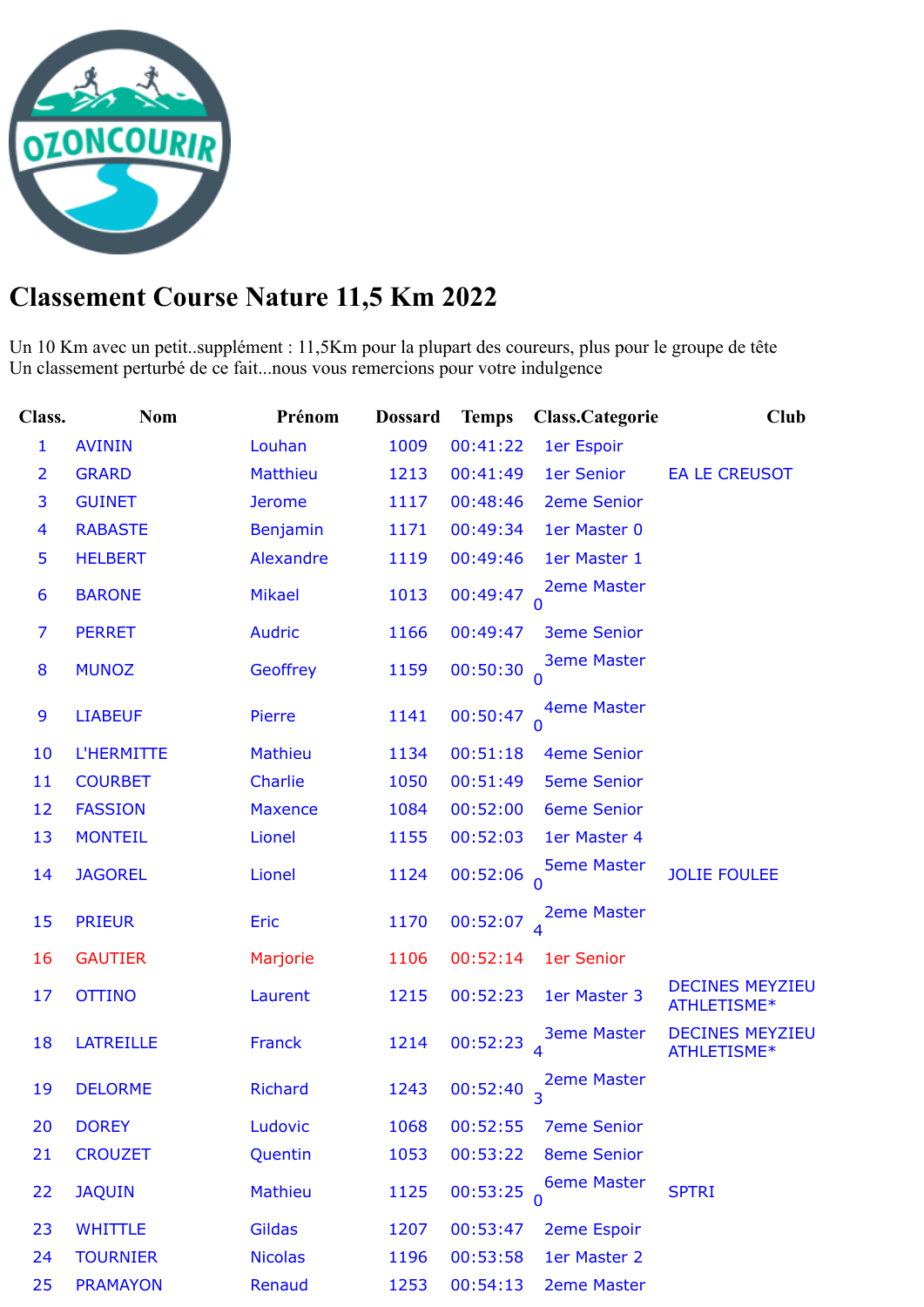|    |                           |                  |      |                         | $\overline{2}$                                 |                                    |
|----|---------------------------|------------------|------|-------------------------|------------------------------------------------|------------------------------------|
| 26 | FRANCOIS-EUDOXIE Emmanuel |                  | 1094 | 00:54:19                | <b>9eme Senior</b>                             | <b>CORBAS RUNNING</b>              |
| 27 | <b>GIRERD</b>             | <b>Florian</b>   | 1111 | 00:54:19                |                                                | 10eme Senior AFA FEYZIN-VENISSIEUX |
| 28 | <b>BEDINI</b>             | <b>Franck</b>    | 1259 | 00:54:31                | <b>2eme Master</b>                             |                                    |
| 29 | <b>VINDREAU</b>           | Guillaume        | 1204 | 00:54:58                | <b>7eme Master</b>                             |                                    |
| 30 | <b>BLONDIN</b>            | Laurent          | 1022 |                         | 00:55:06 $\frac{3eme\text{ Master}}{2}$        | <b>CORPS</b>                       |
| 31 | <b>ROBINO</b>             | <b>Regis</b>     | 1247 | 00:55:16                | 4eme Master                                    |                                    |
| 32 | <b>FORESTIER</b>          | <b>Jerome</b>    | 1088 | 00:55:25                | 11eme Senior                                   |                                    |
| 33 | <b>TAHAR</b>              | <b>Xavier</b>    | 1231 | 00:55:26                | <b>8eme Master</b>                             |                                    |
| 34 | <b>MULLER</b>             | <b>Thierry</b>   | 1158 | 00:55:31                | 1er Master 5                                   |                                    |
| 35 | <b>FRNO</b>               | Cedric           | 1096 | 00:55:32                | <b>3eme Master</b>                             | <b>SAINT PRIEST TRIATHLON</b>      |
| 36 | <b>CHAPUIS</b>            | <b>Nicolas</b>   | 1245 | 00:55:37                | <b>3eme Espoir</b>                             |                                    |
| 37 | <b>DOREL</b>              | Johanna          | 1067 | 00:55:41                | <b>2eme Senior</b>                             |                                    |
| 38 | <b>COLAS</b>              | <b>Bernard</b>   | 1046 | 00:55:42 <sub>5</sub>   | <b>2eme Master</b>                             | <b>JOCEL</b>                       |
| 39 | <b>MERCIER</b>            | <b>Eric</b>      | 1220 |                         | 00:55:53 $\frac{3}{3}$ eme Master              |                                    |
| 40 | <b>MAGNAN</b>             | <b>Stephane</b>  | 1144 |                         | 00:56:22 $\frac{4}{3}$ <sup>4</sup> eme Master | <b>VOURLES</b>                     |
| 41 | <b>CHOUVELON</b>          | <b>Thomas</b>    | 1251 | 00:56:34                | 12eme Senior                                   |                                    |
| 42 | <b>SANGOY</b>             | <b>Thomas</b>    | 1185 | 00:56:46                | 4eme Master                                    | <b>RENAULT TRUCK</b>               |
| 43 | <b>FULBERT</b>            | <b>Mickael</b>   | 1100 | 00:57:01                | 13eme Senior                                   |                                    |
| 44 | <b>REY</b>                | <b>Emilie</b>    | 1175 | 00:57:20                | <b>3eme Senior</b>                             | <b>VOURLES</b>                     |
| 45 | <b>PALLARES</b>           | <b>Clement</b>   | 1234 | 00:57:26                | 14eme Senior                                   |                                    |
| 46 | <b>ROBERT</b>             | <b>Maxime</b>    | 1233 | 00:57:28                | <b>15eme Senior</b>                            |                                    |
| 47 | <b>FARGE</b>              | Loic             | 1083 | 00:57:51                | <b>9eme Master</b>                             |                                    |
| 48 | <b>FONTAINE</b>           | Roland           | 1087 | 00:57:57 <sub>3</sub>   | <b>5eme Master</b>                             | <b>SPODE</b>                       |
| 49 | <b>BAYARD</b>             | Daniel           | 1014 | $00:57:59$ <sup>4</sup> | <b>5eme Master</b>                             | <b>VOURLES</b>                     |
| 50 | <b>DILETTI</b>            | Pierre           | 1257 |                         | 00:58:02 $\frac{10}{0}$ Oeme Master            |                                    |
| 51 | <b>GAY</b>                | <b>Jeanlouis</b> | 1107 |                         | 00:58:04 $\frac{3eme\text{ Master}}{5}$        | <b>SPODE</b>                       |
| 52 | <b>BONNET</b>             | <b>Nicolas</b>   | 1025 | $00:58:06$ <sup>0</sup> | 11eme Master                                   |                                    |
| 53 | <b>TERSOGLIO</b>          | Fanelie          | 1193 | 00:58:08                | 4eme Senior                                    | <b>VOURLES</b>                     |
| 54 | <b>MBELLA</b>             | Madeleine        | 1151 | 00:58:29                | 1er Master 1                                   | <b>JOCEL</b>                       |
| 55 | <b>FEROUL</b>             | Gerald           | 1241 |                         | 00:58:48 $\frac{4}{2}$ aleme Master            |                                    |
| 56 | <b>ADAM</b>               | <b>Marion</b>    | 1001 | 00:58:49                | <b>5eme Senior</b>                             | <b>VOURLES</b>                     |
| 57 | <b>ARMINGOL</b>           | Frederic         | 1237 | 00:58:50                | <b>6eme Master</b><br>$\overline{4}$           |                                    |
| 58 | <b>LEMOYNE</b>            | <b>Victor</b>    | 1223 | $00:59:00^{6}$          | <b>4eme Master</b>                             | <b>COURIR POUR DES POMMES</b>      |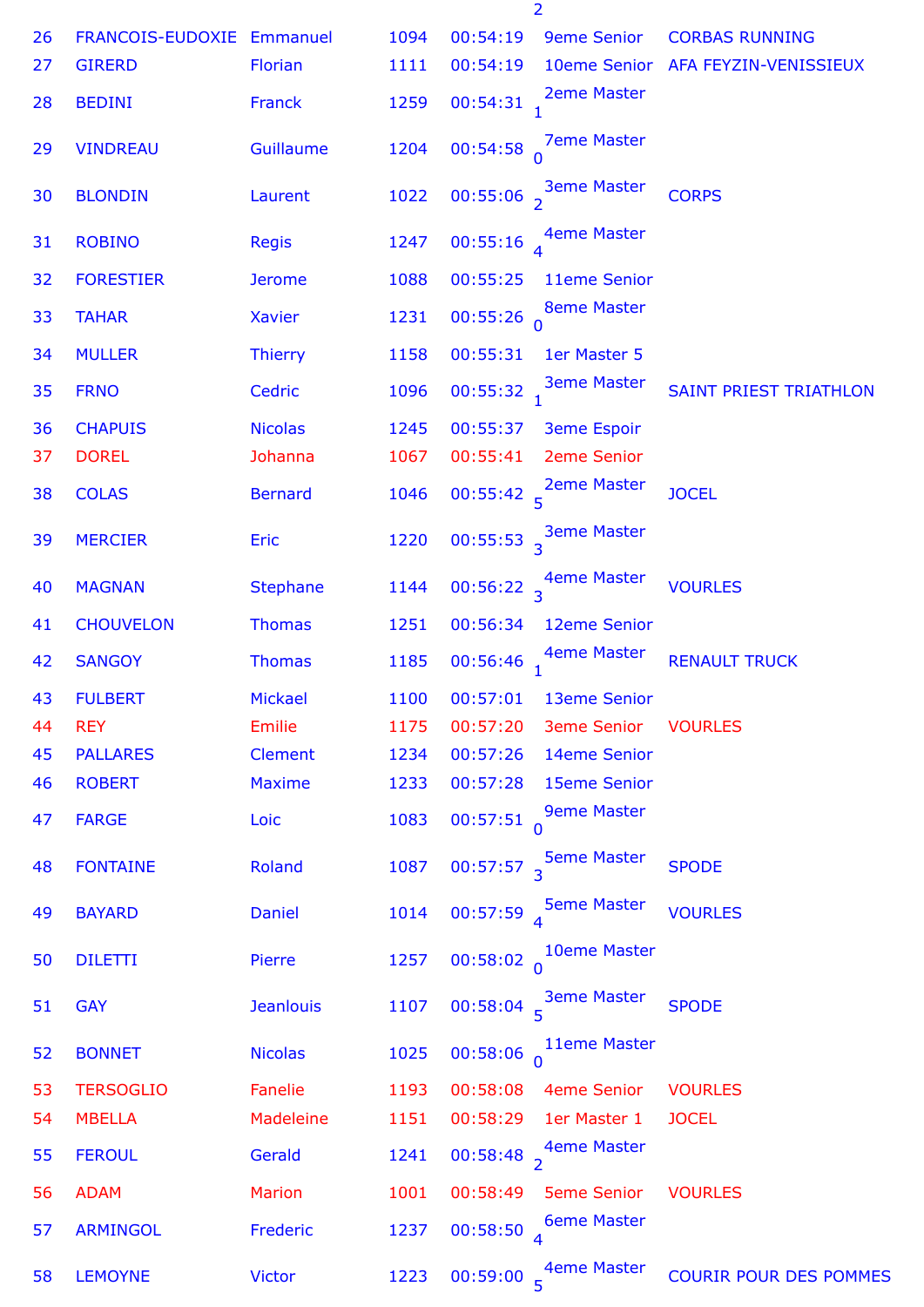| 59 | <b>FAUCHEUR</b>   | Alexandre        | 1085 | 00:59:05<br>1er Junior                                          |
|----|-------------------|------------------|------|-----------------------------------------------------------------|
| 60 | <b>RIGAUD</b>     | <b>Robin</b>     | 1178 | 00:59:05<br>16eme Senior                                        |
| 61 | <b>PAGAN</b>      | Sylvie           | 1163 | <b>2eme Master</b><br>00:59:09<br><b>SPODE</b>                  |
| 62 | <b>CEBOLLADA</b>  | <b>Michel</b>    | 1038 | <b>7eme Master</b><br>00:59:10<br><b>CORBAS RUNNING</b>         |
| 63 | <b>HORMANCEY</b>  | <b>Thierry</b>   | 1122 | <b>8eme Master</b><br>00:59:15                                  |
| 64 | ZLOTOROWICZ       | Maryan           | 1209 | <b>9eme Master</b><br>00:59:19                                  |
| 65 | <b>RAVIER</b>     | <b>Regis</b>     | 1173 | <b>5eme Master</b><br>00:59:27<br><b>RENAULT TRUCK</b>          |
| 66 | <b>CHAZOT</b>     | Luc              | 1219 | 00:59:34<br>1er Master 6                                        |
| 67 | <b>BLANC</b>      | <b>Julien</b>    | 1019 | 00:59:36<br>4eme Espoir                                         |
| 68 | <b>GUILHOT</b>    | <b>Maxime</b>    | 1116 | 12eme Master<br>$00:59:38$ <sup>0</sup>                         |
| 69 | <b>CASLOT</b>     | <b>Thierry</b>   | 1037 | <b>5eme Master</b><br>$00:59:47$ <sub>5</sub><br><b>VOURLES</b> |
| 70 | <b>DUMAS</b>      | Ophelie          | 1075 | 01:00:00<br><b>6eme Senior</b>                                  |
| 71 | <b>CONTAL</b>     | <b>Enzo</b>      | 1047 | 01:00:19<br>17eme Senior                                        |
| 72 | <b>PINOSA</b>     | Frederic         | 1249 | <b>6eme Master</b><br>01:00:20 $_2$                             |
| 73 | <b>CALLERIN</b>   | Celine           | 1212 | <b>3eme Master</b><br>$01:00:32$ <sub>1</sub>                   |
| 74 | <b>MARTINETTO</b> | <b>Benjamin</b>  | 1146 | 01:01:01<br><b>18eme Senior</b>                                 |
| 75 | <b>JEANPIERRE</b> | <b>Etienne</b>   | 1126 | 01:01:01<br><b>2eme Junior</b>                                  |
| 76 | <b>ROUSSAT</b>    | Charlotte        | 1221 | 01:01:13<br>1er Espoir<br><b>MACH3 TRIATHLON</b>                |
| 77 | <b>VANLIN</b>     | Anne             | 1198 | 01:01:32<br><b>VOURLES</b><br>1er Master 3                      |
| 78 | <b>RICHARD</b>    | Pascal           | 1176 | 10eme Master<br>01:01:32 $_4$<br><b>JOCEL</b>                   |
| 79 | <b>VAL</b>        | Corentin         | 1197 | 01:02:06<br><b>19eme Senior</b>                                 |
| 80 | <b>NIGAY</b>      | <b>Thomas</b>    | 1162 | 20eme Senior<br>01:02:07                                        |
| 81 | <b>FARAH</b>      | <b>Matthieu</b>  | 1082 | <b>7eme Master</b><br>$01:02:10$ <sub>2</sub>                   |
| 82 | <b>DUVENT</b>     | <b>Malorie</b>   | 1078 | 01:02:15<br>1er Master 0                                        |
| 83 | <b>BUISSON</b>    | <b>Bertrand</b>  | 1034 | 01:02:22<br>21eme Senior                                        |
| 84 | <b>GAIRE</b>      | <b>Joseph</b>    | 1101 | 13eme Master<br>$01:02:28$ <sup>0</sup>                         |
| 85 | <b>ARENE</b>      | Alexandrine      | 1008 | <b>2eme Master</b><br>01:02:44                                  |
| 86 | <b>DUMOULIN</b>   | <b>Gilles</b>    | 1076 | <b>2eme Master</b><br>$01:02:59$ <sup>6</sup>                   |
| 87 | <b>DELORME</b>    | Jean-yves        | 1061 | <b>3eme Master</b><br>01:03:05<br><b>ESDPR</b>                  |
| 88 | <b>KOHLER</b>     | <b>Martin</b>    | 1133 | 01:03:39<br>22eme Senior                                        |
| 89 | <b>BONNET</b>     | <b>Sebastien</b> | 1026 | <b>5eme Master</b><br>$01:03:41$ <sub>1</sub>                   |
| 90 | <b>ROUVEURE</b>   | Jean-francois    | 1180 | <b>COURIR À SEYSSUEL</b><br>01:03:45<br>1er Master 7            |
| 91 | <b>SCHOTT</b>     | Pierre           | 1187 | 01:03:47 $\frac{6}{5}$ 6eme Master                              |
| 92 | <b>RAVIER</b>     | Theophane        | 1174 | 01:03:51<br><b>3eme Junior</b><br><b>RENAULT TRUCK</b>          |
| 93 | <b>BERGE</b>      | <b>Harleme</b>   | 1015 | 14eme Master<br>$01:04:18$ 0                                    |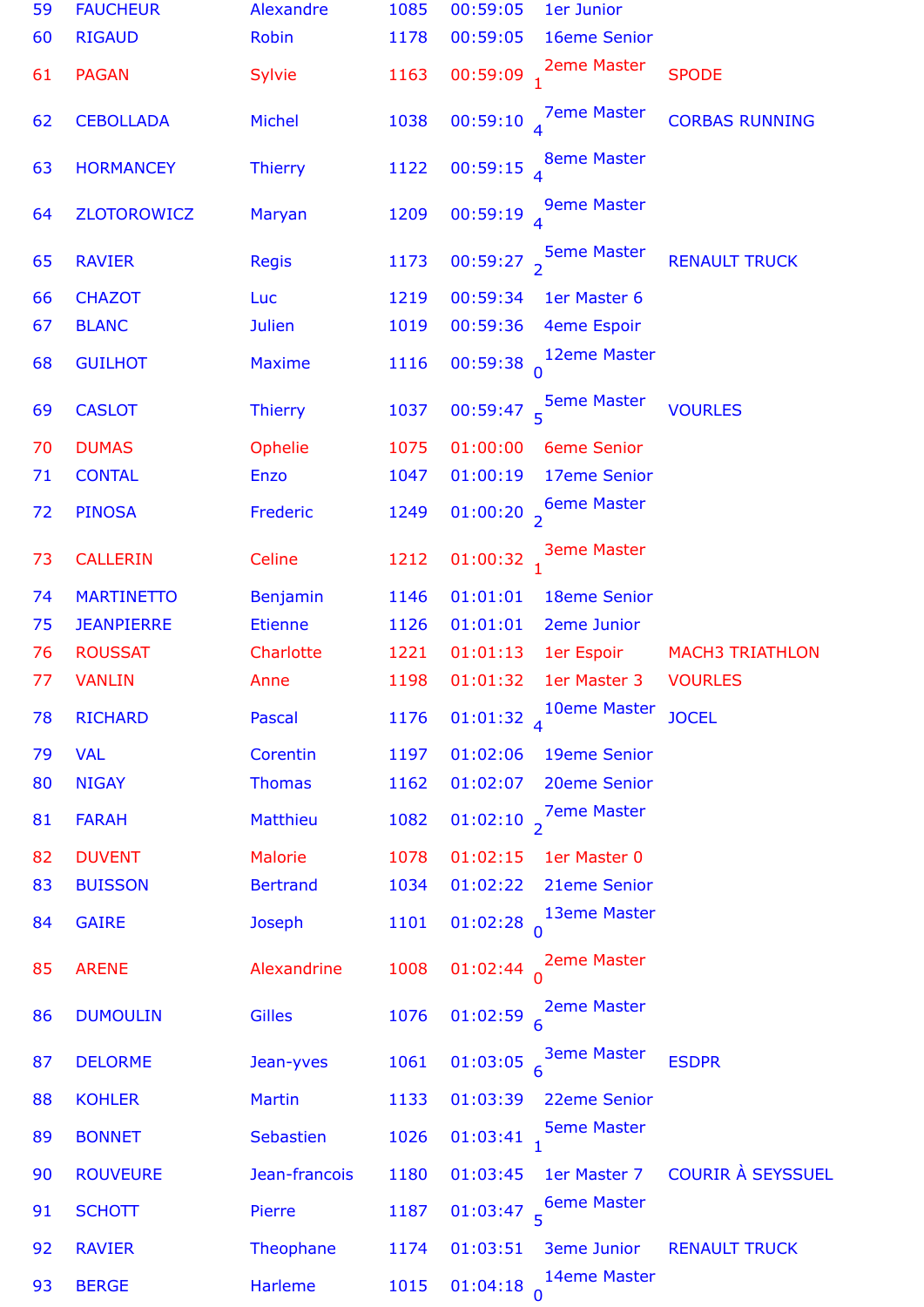| 94  | <b>VINCENT</b>               | Anthony             | 1202 | 01:04:25<br>23eme Senior                                       |
|-----|------------------------------|---------------------|------|----------------------------------------------------------------|
| 95  | <b>ARCHIER</b>               | Fabien              | 1007 | <b>6eme Master</b><br>$01:04:26$ <sub>1</sub>                  |
| 96  | <b>TABARI</b>                | <b>Aniss</b>        | 1190 | 01:04:29<br>24eme Senior                                       |
| 97  | <b>DEAK</b>                  | Csaba               | 1252 | 01:04:33 $\frac{8}{2}$ <sup>8eme Master</sup>                  |
| 98  | <b>FUGIT</b>                 | Jean-luc            | 1099 | 01:04:35 $\frac{6}{3}$ of Master                               |
| 99  | <b>BLOCH</b>                 | Alix                | 1021 | 01:04:36 $\frac{4}{1}$ <sup>4</sup> eme Master                 |
| 100 | <b>BREVALLE</b>              | Eddie               | 1031 | 01:04:38 11eme Master CORBAS RUNNING                           |
| 101 | <b>CASLOT</b>                | Audrey              | 1036 | <b>3eme Master</b><br>$01:04:38$ <sup>0</sup>                  |
| 102 | <b>CELLE</b>                 | <b>Mederic</b>      | 1039 | 01:04:39 $\int_{0}^{15$ eme Master                             |
| 103 | <b>NIGAY</b>                 | Gaelle              | 1161 | 01:04:39<br><b>7eme Senior</b>                                 |
| 104 | <b>RUSLI</b>                 | Iwan                | 1183 | 12eme Master<br><b>JOCEL</b><br>01:04:46 $\overline{A}$        |
| 105 | <b>FERRIER</b>               | Jean-jacques        | 1228 | 01:04:46 $\frac{7}{3}$ Pme Master<br><b>ACO TRIATHLON</b>      |
| 106 | <b>DERRIDA</b>               | Jean-<br>christophe | 1065 | 01:04:48 $\frac{13em}{4}$ Master<br><b>JOCEL</b>               |
| 107 | <b>VISCOGLIOSI</b>           | <b>Georges</b>      | 1205 | 01:04:50 $\frac{7}{5}$ <sup>7</sup> eme Master                 |
| 108 | <b>LECHAT</b>                | Stephanie           | 1139 | 01:04:56<br>1er Master 2                                       |
| 109 | <b>CHUPIN</b>                | Yannick             | 1044 | 01:04:59 $\begin{matrix} 16$ eme Master                        |
| 110 | <b>FLUZIN</b>                | Emilie              | 1086 | 01:05:03 $\sim$ 2eme Master<br><b>FLUZIN</b>                   |
| 111 | <b>TARDAT</b>                | Eric                | 1191 | 01:05:07 $\frac{8}{3}$ <sup>8eme</sup> Master                  |
| 112 | <b>CHAUMERON</b>             | Armel               | 1041 | 01:05:13 $\int_{0}^{17$ eme Master                             |
| 113 | <b>BALSAT-MIZZON</b>         | Marie               | 1011 | 01:05:22 $\alpha$ <sup>4eme Master</sup><br><b>VOURLES</b>     |
| 114 | <b>LE BOURDAIS</b>           | Christophe          | 1138 | 01:05:34 $\frac{7}{1}$ <sup>7</sup> eme Master                 |
| 115 | PENTORI DE<br><b>PERETTI</b> | <b>Emma</b>         | 1230 | 01:05:35 8eme Senior                                           |
| 116 | <b>FRAY</b>                  | <b>Eric</b>         | 1095 | 01:05:40 $\frac{9}{3}$ <sup>9</sup> eme Master<br><b>JOCEL</b> |
| 117 | <b>GAUCHERAND</b>            | Luc                 | 1104 | 01:05:42 $_5^8$ eme Master<br><b>JOCEL</b>                     |
| 118 | <b>JEANPIERRE</b>            | Philippe            | 1127 | 01:06:00 $\frac{10}{3}$ <sup>10eme</sup> Master                |
| 119 | <b>MICHEL</b>                | <b>Thomas</b>       | 1153 | 01:06:08 5eme Espoir                                           |
| 120 | <b>DARRE</b>                 | <b>Marine</b>       | 1054 | 01:06:08<br><b>9eme Senior</b>                                 |
| 121 | <b>GIRARD</b>                | Quentin             | 1110 | 4eme Junior<br>01:06:08                                        |
| 122 | <b>JOLY</b>                  | Valerie             | 1128 | 01:06:09 $\frac{2}{3}$ <sup>2</sup> eme Master                 |
| 123 | <b>MAX</b>                   | Adeline             | 1149 | $01:06:18$ <sup>J</sup> Seme Master                            |
| 124 | <b>MAX</b>                   | <b>Benoît</b>       | 1150 | 01:06:18<br><b>8eme Master</b>                                 |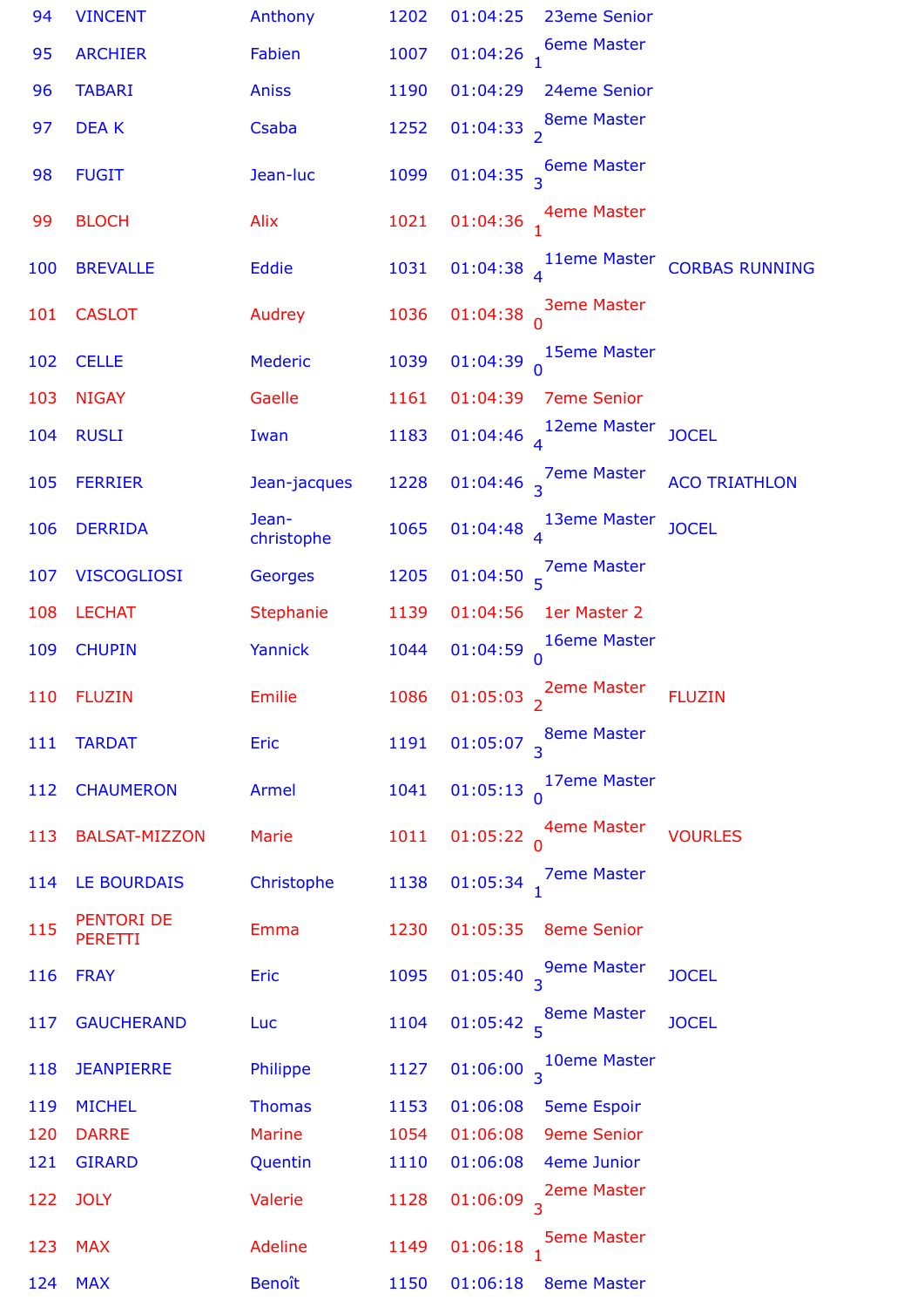|     |                  |                |      | $\mathbf{1}$                                                           |
|-----|------------------|----------------|------|------------------------------------------------------------------------|
| 125 | <b>BLANC</b>     | Ivan-michel    | 1018 | 14eme Master<br>01:06:22 $_4$                                          |
| 126 | <b>JUILLARD</b>  | Charlene       | 1229 | 01:06:33<br>10eme Senior                                               |
| 127 | <b>MEYER</b>     | Philippe       | 1152 | 01:06:33 $\frac{11}{3}$ Theme Master                                   |
| 128 | <b>LOUCONI</b>   | Loic           | 1143 | 01:06:46 $\frac{9}{2}$ <sup>9</sup> eme Master                         |
| 129 | <b>MORAND</b>    | Emilie         | 1156 | 01:06:48 $\frac{6}{1}$ 6eme Master                                     |
| 130 | <b>GRANGE</b>    | <b>Thomas</b>  | 1115 | 01:06:58 $\frac{9}{1}$ <sup>9</sup> eme Master                         |
| 131 | <b>PAGAN</b>     | <b>Michel</b>  | 1238 | 01:07:03 $\frac{2}{7}$ <sup>2eme Master</sup>                          |
| 132 | <b>DUBOST</b>    | Elise          | 1073 | 01:07:18 $\frac{7}{1}$ 7eme Master                                     |
| 133 | <b>DUCHAMP</b>   | Raymond        | 1240 | 01:07:19 $\frac{3}{7}$ <sup>3eme Master</sup>                          |
| 134 | <b>MIDROIT</b>   | Aurelie        | 1239 | 01:07:24 $_1$ <sup>8eme Master</sup>                                   |
| 135 | <b>ARCHIER</b>   | Amel           | 1211 | 01:07:24 $\frac{9}{1}$ <sup>9</sup> eme Master                         |
| 136 | <b>CELLE</b>     | Michel         | 1040 | 01:07:25 $\frac{4}{6}$ eme Master                                      |
| 137 | <b>TORTI</b>     | Catherine      | 1195 | 01:07:29 $\frac{3}{2}$ <sup>3eme Master</sup><br><b>CORBAS RUNNING</b> |
| 138 | <b>CHESLET</b>   | William        | 1043 | 01:07:43<br>25eme Senior                                               |
| 139 | <b>MILLOT</b>    | Michel         | 1154 | 01:08:01 $\frac{9}{5}$ Seme Master<br><b>JOCEL</b>                     |
| 140 | <b>BOGET</b>     | Fabienne       | 1024 | 01:08:02 $\frac{4}{2}$ <sup>4</sup> eme Master                         |
| 141 | <b>DEBRAY</b>    | Laetitia       | 1055 | 01:08:09<br>11eme Senior CO SAINT FONS                                 |
| 142 | <b>DEBRAY</b>    | Laurent        | 1056 | 01:08:11 $\frac{12em}{13}$<br>CO SAINT FONS                            |
| 143 | <b>POIVEY</b>    | <b>Georges</b> | 1167 | 01:08:12 $\frac{13em}{3}$ Master<br><b>CO SAINT FONS</b>               |
| 144 | <b>THOMAS</b>    | Olivier        | 1194 | 01:08:13<br>26eme Senior                                               |
| 145 | <b>GIRARD</b>    | Andre          | 1109 | 10eme Master<br>01:08:13                                               |
| 146 | <b>CITOLEUX</b>  | <b>Michel</b>  | 1224 | 01:08:23 $\frac{15}{4}$ Seme Master<br><b>PONTETRAIL</b>               |
| 147 | <b>ALLEGRE</b>   | Roger          | 1006 | 01:08:58<br>1er Master 10 LA PETITE FOULEE                             |
| 148 | <b>VINCENT</b>   | Laure          | 1203 | <b>5eme Master</b><br>$01:09:09$ <sup>0</sup>                          |
| 149 | <b>BOUDRIS</b>   | <b>Nabila</b>  | 1028 | <b>5eme Master</b><br>01:09:26 $\frac{1}{2}$                           |
| 150 | <b>DELEGRISE</b> | <b>David</b>   | 1059 | 01:09:26 $\frac{10}{2}$ <sup>10eme</sup> Master                        |
| 151 | <b>JUANICO</b>   | <b>Julien</b>  | 1129 | 18eme Master<br>$01:09:34$ <sup>0</sup>                                |
| 152 | <b>DECULLIER</b> | <b>Evelyne</b> | 1057 | 01:09:45 $\frac{6}{2}$ 6eme Master<br>AFA FEYZIN-VENISSIEUX            |
| 153 | <b>MARTINEZ</b>  | Clarisse       | 1147 | 01:09:59<br>12eme Senior                                               |
| 154 | <b>DELELIGNE</b> | Sophie         | 1060 | 01:10:00<br>13eme Senior                                               |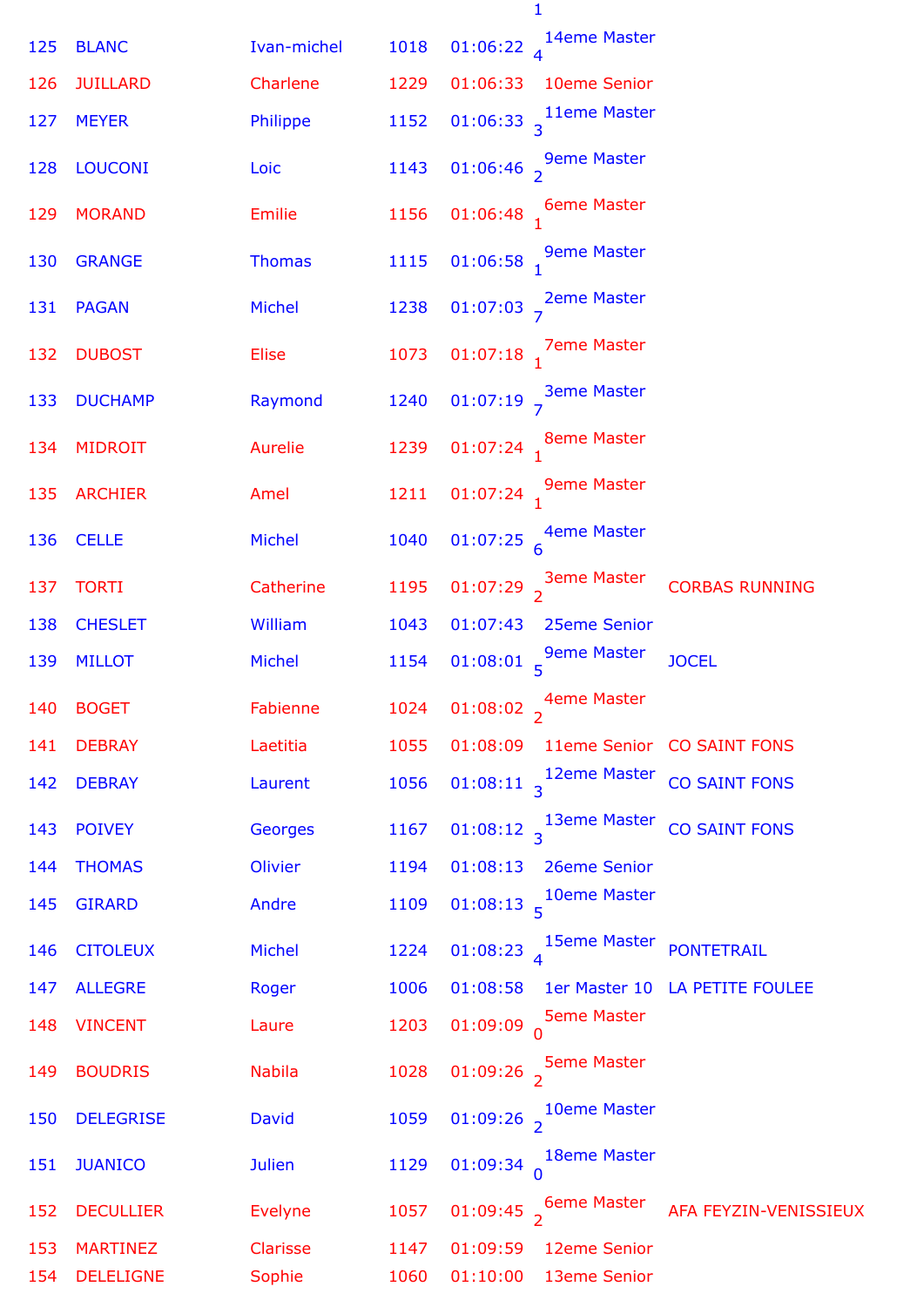| 155 | <b>LONGCHAMP</b>      | Amelie          | 1142 | 01:10:29<br>10eme Master<br>1                    |                       |
|-----|-----------------------|-----------------|------|--------------------------------------------------|-----------------------|
| 156 | <b>GORJUX</b>         | <b>Vincent</b>  | 1114 | 01:10:29 $\frac{14}{3}$ <sup>14eme</sup> Master  |                       |
| 157 | <b>PANETTA</b>        | Roland          | 1164 | 01:10:30 $\frac{4}{7}$ <sup>4eme Master</sup>    | <b>JOCEL</b>          |
| 158 | <b>DANNOUX</b>        | Morgane         | 1226 | 01:10:51 $\frac{7}{2}$ 7eme Master               | ASVEL VILLEURBANNE*   |
| 159 | <b>VINCENT</b>        | Annie           | 1201 | 01:10:51<br>1er Master 6                         |                       |
| 160 | <b>BOST</b>           | <b>Thomas</b>   | 1027 | 01:11:05<br>27eme Senior                         |                       |
| 161 | <b>HERRY</b>          | Jean-francois   | 1120 | 01:11:08 $\frac{16}{4}$ Theme Master             | <b>CORBAS RUNNING</b> |
| 162 | <b>EL KHAMASSI</b>    | Sonia           | 1079 | 01:11:08 $\frac{8}{2}$ <sup>8eme Master</sup>    | <b>CORBAS RUNNING</b> |
| 163 | <b>GORDOLO</b>        | <b>Julien</b>   | 1113 | 10eme Master<br>$01:11:24$ <sub>1</sub>          |                       |
| 164 | <b>GIBAUD DUCHAMP</b> | Chloe           | 1108 | 01:11:25<br>14eme Senior                         |                       |
| 165 | <b>GAUTIER</b>        | Fabien          | 1105 | 01:11:31 $\begin{matrix} 19$ eme Master          |                       |
| 166 | <b>BITSCHENE</b>      | Marie           | 1017 | 01:11:48<br>1er Master 4                         |                       |
| 167 | <b>PERCHE</b>         | Philippe        | 1165 | 01:11:54 $\frac{5}{6}$ Seme Master               | <b>GEOCOUCOU</b>      |
| 168 | <b>DUCHAMP</b>        | <b>Nina</b>     | 1074 | 01:12:02<br>15eme Senior                         |                       |
| 169 | <b>FOURNIER</b>       | <b>Nathalie</b> | 1089 | 01:12:56 $\frac{2}{4}$ 2eme Master               | <b>CORBAS RUNNING</b> |
| 170 | <b>MEZRANI</b>        | Christine       | 1254 | 01:13:08 $\frac{9}{2}$ <sup>9</sup> eme Master   |                       |
| 171 | <b>KARM</b>           | <b>Bridget</b>  | 1130 | 01:13:25 $\int_{A}$ 3eme Master                  |                       |
| 172 | <b>STMPFEL</b>        | Sandra          | 1255 | 01:13:27 $\frac{10}{2}$ 10eme Master             |                       |
| 173 | <b>SIMPLEX</b>        | Christophe      | 1188 | 01:13:34 $\frac{17em$ e Master                   |                       |
| 174 | <b>PONSEEL</b>        | Sebastien       | 1169 | 01:13:52 $\frac{1}{1}$ <sup>11eme</sup> Master   |                       |
| 175 | <b>COSTA</b>          | Chrystel        | 1048 | 01:14:06 $\frac{1}{2}$ <sup>11eme</sup> Master   |                       |
| 176 | <b>BODIN</b>          | <b>Aurelien</b> | 1023 | 01:14:07 $\bigcap_{n=0}^{\infty}$ 20eme Master   |                       |
| 177 | <b>COSTA</b>          | Guerin          | 1049 | 01:14:08 $\frac{1}{2}$ <sup>11eme</sup> Master   |                       |
| 178 | <b>BRUANDET</b>       | Frederic        | 1032 | 01:14:46 $\frac{12}{2}$ <sup>12</sup> eme Master |                       |
| 179 | <b>COUILLOUD</b>      | <b>Bernard</b>  | 1248 | 01:15:00 $\frac{6}{6}$ Master                    |                       |
| 180 | <b>DEGROODT</b>       | Sandrine        | 1058 | 01:15:07 $\frac{3}{3}$ <sup>3</sup> eme Master   | <b>JOCEL</b>          |
| 181 | <b>GARA</b>           | Lotfi           | 1103 | 01:15:07 $4^{18$ eme Master                      | <b>JOCEL</b>          |
| 182 | <b>DIDIER</b>         | Roger           | 1227 | 01:15:18 $\frac{7}{6}$ Teme Master               |                       |
| 183 | LARANJEIRA            | Catherine       | 1136 | 01:16:20 $\frac{2}{6}$ <sup>2</sup> eme Master   |                       |
| 184 | <b>AHMAIDI</b>        | Hicham          | 1218 | 12eme Master<br>01:16:24                         |                       |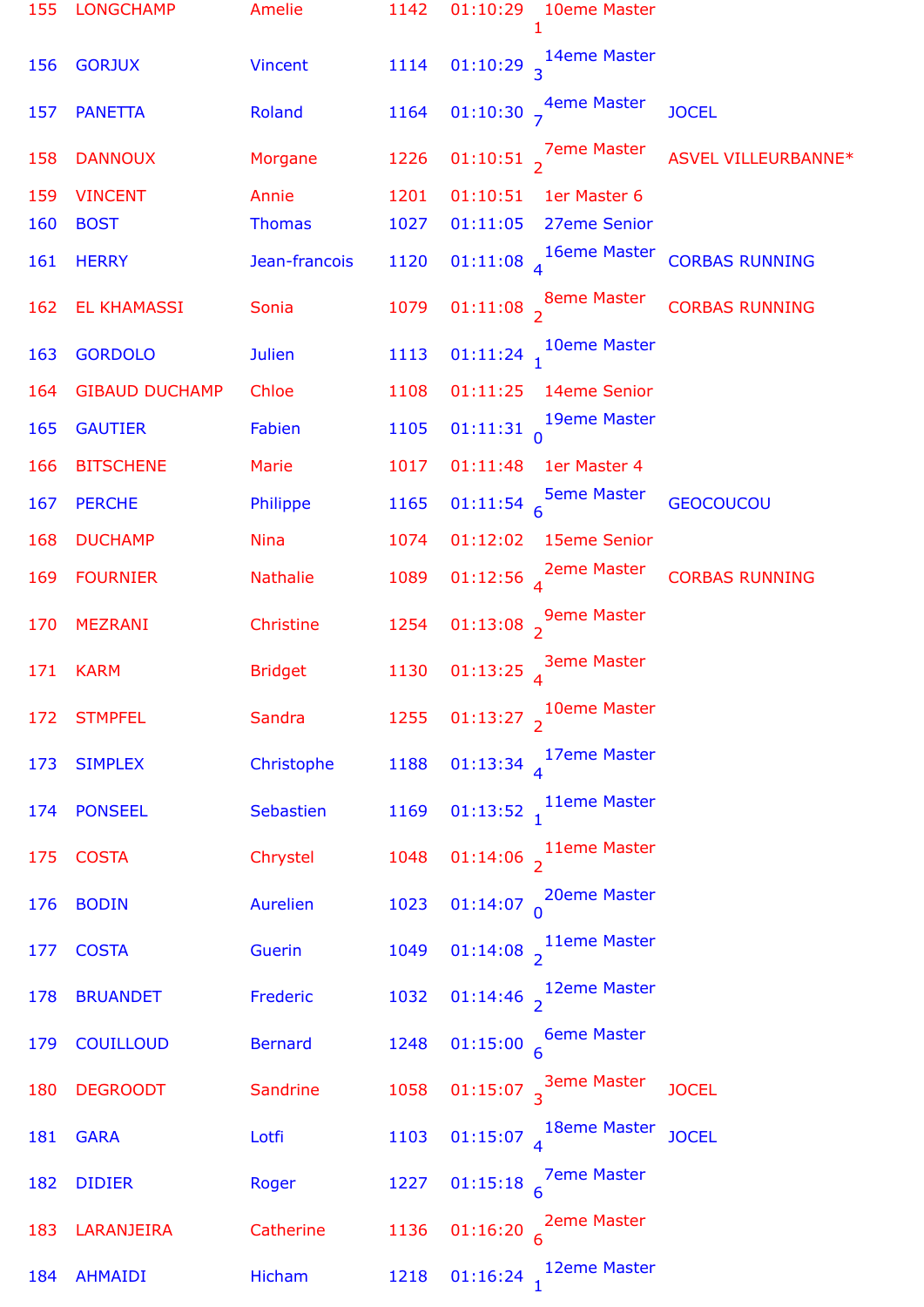| 185 | <b>GUYOT</b>      | <b>Michael</b>  | 1118 | 01:16:31<br>15eme Master<br>3                  |                                   |
|-----|-------------------|-----------------|------|------------------------------------------------|-----------------------------------|
| 186 | <b>FRANCOIS</b>   | Annemarie       | 1093 | 01:16:34                                       | 1er Master 5 LYON SPORT METROPOLE |
| 187 | <b>COUTAREL</b>   | Sandrine        | 1051 | 11eme Master<br>$01:16:55$ <sub>1</sub>        |                                   |
| 188 | <b>DELORME</b>    | <b>Julie</b>    | 1244 | 01:16:59<br>1er Junior                         |                                   |
| 189 | <b>LANCIAUX</b>   | <b>Sabrina</b>  | 1135 | 12eme Master<br>$01:17:05$ <sub>1</sub>        |                                   |
| 190 | <b>BLANC</b>      | Sylvain         | 1020 | 21eme Master<br>01:17:06                       |                                   |
| 191 | <b>LION</b>       | Manon           | 1217 | 01:17:12<br>2eme Junior                        |                                   |
| 192 | <b>FROGET</b>     | Emmanuelle      | 1097 | 12eme Master<br>$01:17:25$ <sub>2</sub>        |                                   |
| 193 | <b>KEMENCE</b>    | <b>Kerim</b>    | 1131 | 22eme Master<br>$01:17:54$ <sup>0</sup>        |                                   |
| 194 | <b>BOUNIF</b>     | Louise          | 1030 | 01:17:55 $\frac{3em}{6}$ Master                | <b>CORBAS RUNNING</b>             |
| 195 | <b>RANNOU</b>     | Alain           | 1172 | 16eme Master<br>01:17:55 <sub>3</sub>          |                                   |
| 196 | <b>BARBA</b>      | <b>Nathalie</b> | 1012 | 01:17:55 $\frac{4}{3}$ <sup>4</sup> eme Master |                                   |
| 197 | <b>JAULET</b>     | Erminda         | 1246 | 01:18:24 $\frac{2}{5}$ <sup>2</sup> eme Master |                                   |
| 198 | <b>SANDRI</b>     | Rene            | 1184 | <b>8eme Master</b><br>$01:18:31$ 6             |                                   |
| 199 | <b>MARTINEZ</b>   | Marjorie        | 1148 | <b>6eme Master</b><br>01:18:35                 |                                   |
| 200 | <b>CITOLEUX</b>   | Caroline        | 1225 | 01:18:45 $\frac{4}{4}$ eme Master              | <b>PONTETRAIL</b>                 |
| 201 | <b>EYL</b>        | <b>Danielle</b> | 1080 | <b>5eme Master</b><br>01:18:50                 |                                   |
| 202 | <b>EYL</b>        | <b>Didier</b>   | 1081 | 19eme Master<br>01:18:50                       |                                   |
| 203 | <b>ROYET</b>      | Sarah           | 1182 | 01:18:51<br>16eme Senior                       |                                   |
| 204 | <b>ROYET</b>      | Lize            | 1181 | 01:18:51<br>17eme Senior                       |                                   |
| 205 | <b>WAGNER</b>     | <b>Emeline</b>  | 1206 | 01:18:56<br>18eme Senior                       |                                   |
| 206 | <b>ROBERT</b>     | <b>Adeline</b>  | 1179 | 01:18:56<br>19eme Senior                       |                                   |
| 207 | <b>AIMON</b>      | <b>Bruno</b>    | 1003 | 13eme Master<br>$01:18:58$ <sub>2</sub>        |                                   |
| 208 | <b>GAITAN</b>     | Gaelle          | 1102 | 13eme Master<br>01:19:16                       |                                   |
| 209 | <b>AHMAIDI</b>    | Johanna         | 1002 | 01:19:20<br>20eme Senior                       |                                   |
| 210 | <b>DILETTI</b>    | Carine          | 1258 | 01:19:21<br>21eme Senior                       |                                   |
| 211 | <b>VENIS</b>      | Anne valerie    | 1199 | <b>5eme Master</b><br>01:19:31 3               | <b>PONTETRAIL</b>                 |
| 212 | LARANJEIRA        | Claire          | 1137 | 14eme Master<br>01:19:48                       |                                   |
| 213 | <b>CATHEBRAS</b>  | Chantal         | 1256 | <b>3eme Master</b><br>$01:19:54$ <sup>5</sup>  |                                   |
| 214 | <b>PLEINDOUX</b>  | <b>Nathalie</b> | 1210 | <b>6eme Master</b><br>01:19:54                 |                                   |
| 215 | <b>SOMBARDIER</b> | Jean-marc       | 1189 | 01:19:56<br>1er Master 8                       | <b>CRV LYON TRIATHLON</b>         |
| 216 | <b>COGNET</b>     | Am              | 1045 | <b>7eme Master</b><br>01:19:56                 |                                   |
|     |                   |                 |      |                                                |                                   |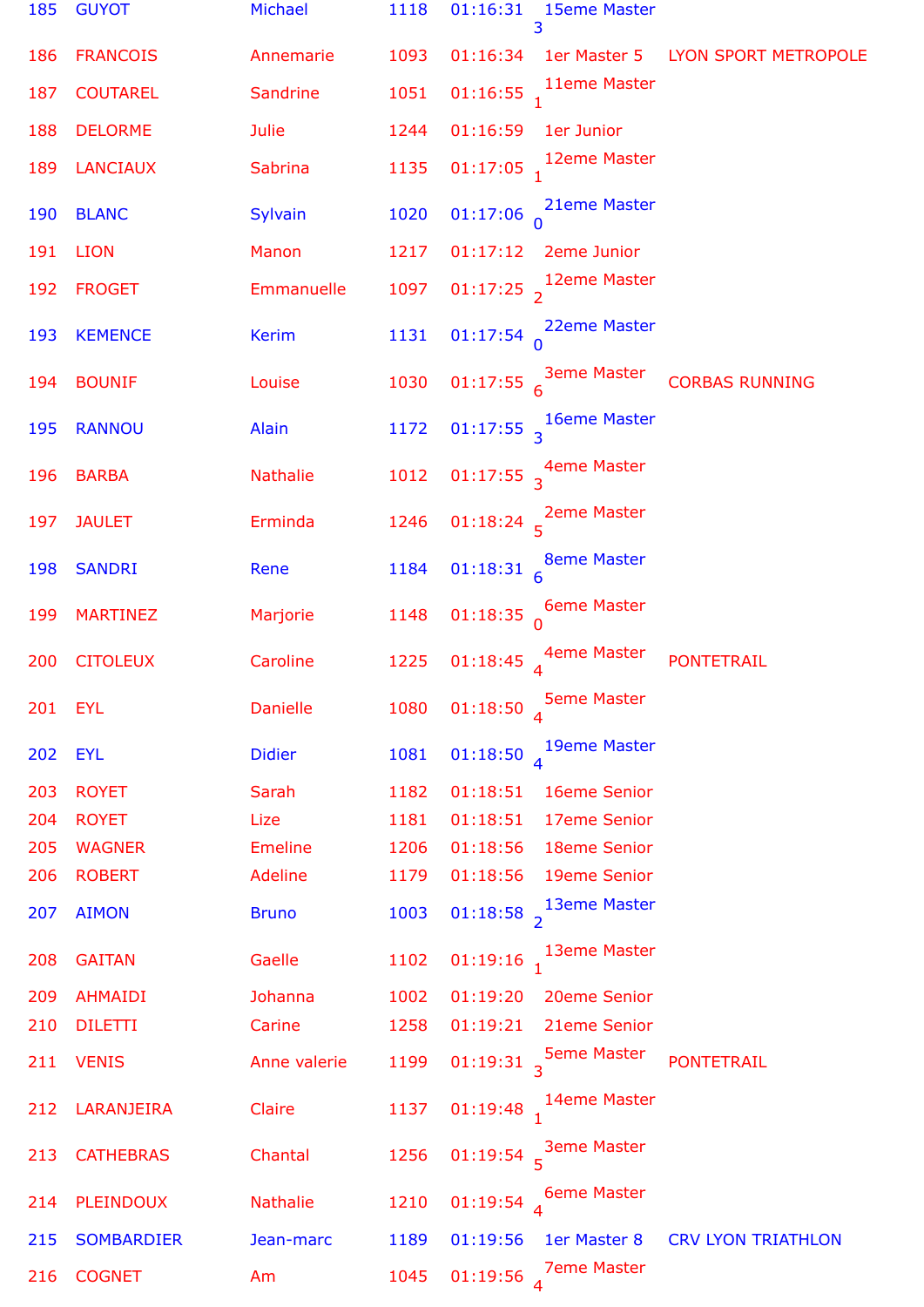| 217 | <b>BROUAT</b>                       | <b>Isabelle</b> | 1242 | 01:20:38<br>13eme Master<br>2                                           |
|-----|-------------------------------------|-----------------|------|-------------------------------------------------------------------------|
| 218 | <b>FRAGNAUD</b>                     | <b>Mateo</b>    | 1092 | 01:20:52<br><b>6eme Espoir</b>                                          |
| 219 | <b>WICKER</b>                       | <b>Brigitte</b> | 1208 | 15eme Master<br>01:20:55                                                |
| 220 | <b>DEPREZ</b>                       | Virginie        | 1064 | 01:21:03 $_1$ 16eme Master                                              |
| 221 | <b>DOUSTALY-</b><br><b>MARTHOUD</b> | Monique         | 1069 | 01:21:21 $\int_{A}$ 8eme Master<br><b>CORBAS RUNNING</b>                |
| 222 | <b>TERPEND</b>                      | <b>Marc</b>     | 1192 | <b>9eme Master</b><br>01:21:31 <sub>6</sub>                             |
| 223 | <b>DUPONT</b>                       | Patricia        | 1077 | 01:22:12 $\frac{6}{3}$ <sup>6</sup> Eme Master<br><b>CORBAS RUNNING</b> |
| 224 | <b>DEVISE</b>                       | Isabelle        | 1066 | 01:22:23 $\frac{7}{3}$ Pme Master                                       |
| 225 | <b>NICOLAS</b>                      | Celia           | 1160 | 01:23:39<br>22eme Senior                                                |
| 226 | <b>ROULE</b>                        | Pauline         | 1250 | 01:23:50<br>23eme Senior                                                |
| 227 | <b>ROULE</b>                        | <b>Isabelle</b> | 1232 | <b>9eme Master</b><br>01:23:52 $_4$                                     |
| 228 | <b>CHERNI</b>                       | <b>Jennifer</b> | 1042 | <b>7eme Master</b><br>01:24:02 <sub>0</sub>                             |
| 229 | <b>GONNET</b>                       | Ingrid          | 1112 | 01:24:02 $\int_{0}^{8}$ eme Master                                      |
| 230 | <b>BARBEY</b>                       | Frederic        | 1222 | 01:24:42 $\frac{17eme Master}{3}$                                       |
| 231 | <b>FRADIN</b>                       | <b>Mathieu</b>  | 1090 | 01:24:43 $\frac{1}{2}$ <sup>14eme</sup> Master<br><b>SPODE</b>          |
| 232 | <b>FRAGNAUD</b>                     | Laurent         | 1091 | 01:24:43 $\frac{18}{3}$ <sup>18eme</sup> Master                         |
| 233 | <b>BAL</b>                          | Sebastien       | 1010 | 23eme Master<br>01:24:57                                                |
| 234 | <b>DEMONTEIL</b>                    | Sophie          | 1062 | 17eme Master<br>01:25:14                                                |
| 235 | <b>MOULIN</b>                       | Chloe           | 1157 | 01:25:57<br>24eme Senior                                                |
| 236 | <b>KOFFI</b>                        | Aya-gabriele    | 1132 | 01:26:34<br>2eme Espoir<br><b>PORTEURETOILE</b>                         |
| 237 | <b>BUIRON</b>                       | <b>Pauline</b>  | 1033 | 01:26:34<br><b>3eme Espoir</b><br><b>PORTEURETOILE</b>                  |
| 238 | <b>LESUEUR</b>                      | <b>Juliette</b> | 1140 | 01:26:38<br>4eme Espoir<br><b>PORTEURETOILE</b>                         |
| 239 | <b>RIERA</b>                        | Morgan          | 1177 | 01:26:40<br><b>7eme Espoir</b><br><b>PORTEURETOILE</b>                  |
| 240 | <b>MOUNIER</b>                      | Aurore          | 1236 | <b>9eme Master</b><br>01:30:10                                          |
| 241 | <b>ALLEGRE</b>                      | Megane          | 1005 | 10eme Master<br>01:30:11                                                |
| 242 | <b>COUTIN</b>                       | Anne-lyse       | 1052 | 14eme Master<br><b>CO SAINT FONS</b><br>01:46:04                        |

Le Chronométrage est réalisé par :

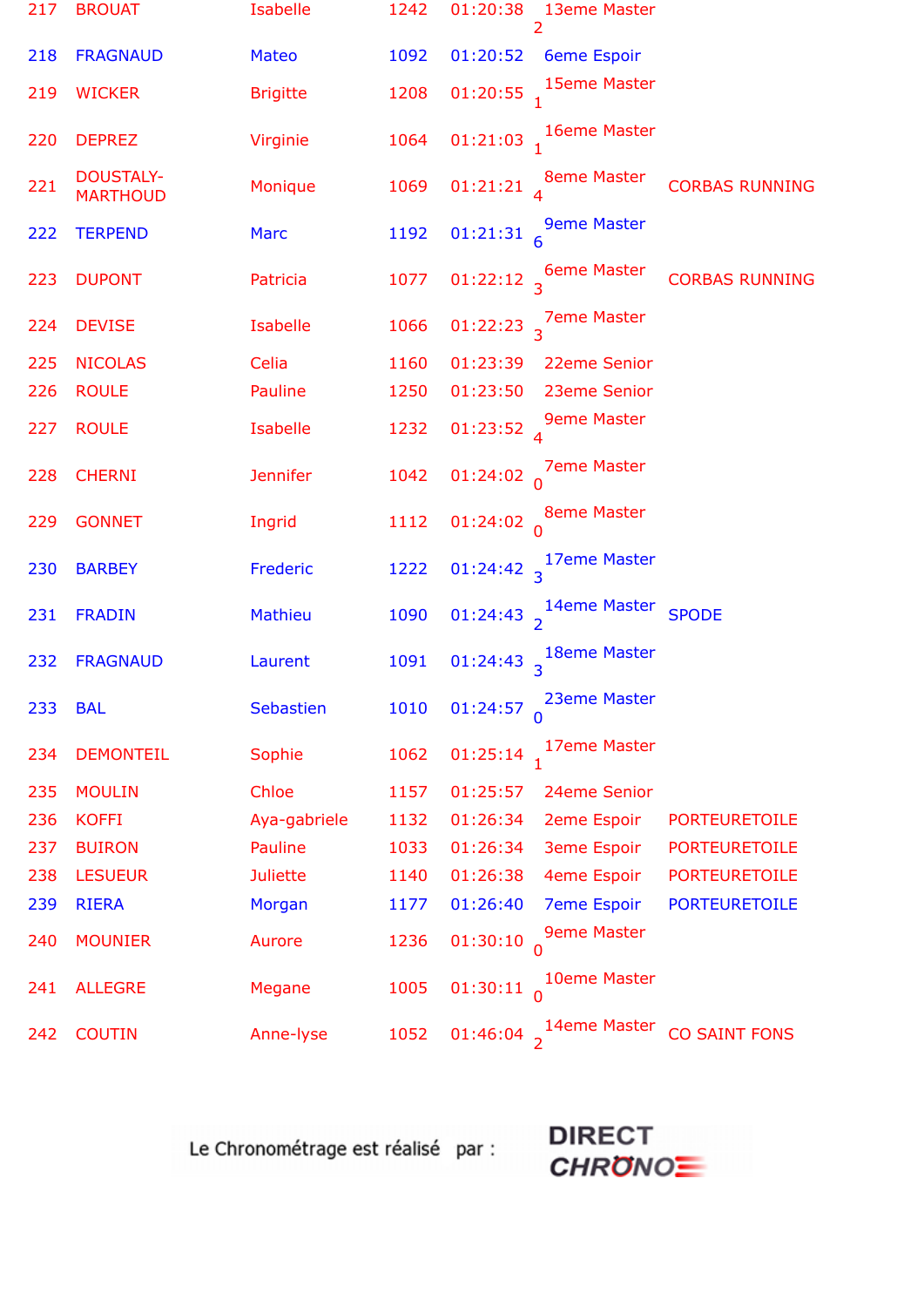

## **Classement Trail 24Km 2022**

| Class.                  | <b>Nom</b>          | Prénom            | <b>Dossard</b> | <b>Temps</b> | Class.Categorie    | <b>Club</b>                   |
|-------------------------|---------------------|-------------------|----------------|--------------|--------------------|-------------------------------|
| $\mathbf{1}$            | <b>GOMES</b>        | Anthony           | 97             | 01:40:01     | 1er Master 0       | <b>SPODE</b>                  |
| $\overline{2}$          | <b>RIVIERE</b>      | Felix             | 193            | 01:41:54     | 1er Senior         | <b>VOURLES</b>                |
| 3                       | <b>BOUSTIE</b>      | <b>Aurelien</b>   | 32             | 01:46:32     | 1er Master 1       |                               |
| $\overline{\mathbf{4}}$ | <b>BOUVIER</b>      | <b>Nicolas</b>    | 243            | 01:48:17     | <b>2eme Senior</b> | <b>ALSIP</b>                  |
| 5                       | <b>AUBLANC</b>      | Dimitri           | 250            | 01:49:56     | <b>3eme Senior</b> | <b>ANTIBES TRIATHLON</b>      |
| 6                       | <b>BONHOMME</b>     | <b>Aurelien</b>   | 242            | 01:51:22     | <b>2eme Master</b> |                               |
| 7                       | <b>MORISET</b>      | <b>Virgile</b>    | 147            | 01:52:36     | 1er Espoir         |                               |
| 8                       | <b>HIERRY</b>       | <b>Adrien</b>     | 107            | 01:53:17     | <b>4eme Senior</b> | <b>ASTL</b>                   |
| 9                       | <b>CHEVALIER</b>    | <b>Robin</b>      | 46             | 01:53:22     | <b>5eme Senior</b> | <b>VOURLES</b>                |
| 10                      | <b>SERRAILLE</b>    | <b>Mathieu</b>    | 209            | 01:53:23     | <b>2eme Master</b> | <b>VOURLES</b>                |
| 11                      | <b>GAUTHIER</b>     | <b>Gilbert</b>    | 93             | 01:54:36     | 1er Master 4       |                               |
| 12                      | <b>RIVORY</b>       | <b>Jerome</b>     | 194            | 01:56:08     | <b>3eme Master</b> |                               |
| 13                      | <b>PROTHERY</b>     | Jean-<br>philippe | 232            | 01:57:05     | <b>4eme Master</b> |                               |
| 14                      | <b>CHOMETTE</b>     | Philippe          | 47             | 01:57:07     | 1er Master 2       |                               |
| 15                      | <b>WHITTLE</b>      | <b>Mathis</b>     | 229            | 01:58:36     | <b>2eme Espoir</b> |                               |
| 16                      | <b>COURBON</b>      | <b>Thomas</b>     | 259            | 01:59:17     | <b>6eme Senior</b> |                               |
| 17                      | <b>REBANI</b>       | Holmi             | 188            | 02:01:02     | <b>5eme Master</b> | <b>CORPS</b>                  |
| 18                      | <b>GOBIN</b>        | Alexandre         | 96             | 02:01:28     | <b>6eme Master</b> | <b>RFFM</b>                   |
| 19                      | <b>CIMINO</b>       | <b>Sebastien</b>  | 51             | 02:02:08     | <b>7eme Master</b> | <b>CORBAS RUNNING</b>         |
| 20                      | <b>ARANDEL</b>      | <b>Jonathan</b>   | $\overline{2}$ | 02:02:21     | <b>3eme Master</b> |                               |
| 21                      | <b>JUILLARD</b>     | Fabien            | 263            | 02:02:24     | <b>4eme Master</b> |                               |
| 22                      | <b>HERRY</b>        | Olivier           | 106            | 02:03:05     | <b>7eme Senior</b> | <b>SAINT PRIEST TRIATHLON</b> |
| 23                      | <b>FLAMENT</b>      | <b>Marion</b>     | 89             | 02:03:28     | 1er Senior         | <b>SPODE</b>                  |
| 24                      | <b>MARTIN NUNES</b> | Acacio            | 135            | 02:03:28     | 1er Master 3       |                               |
| 25                      | <b>FOUCART</b>      | <b>Olivier</b>    | 273            | 02:03:44 2   | <b>2eme Master</b> |                               |
| 26                      | <b>LENGLET</b>      | Marie-laure       | 129            | 02:03:52     | 1er Master 1       | <b>JOCEL</b>                  |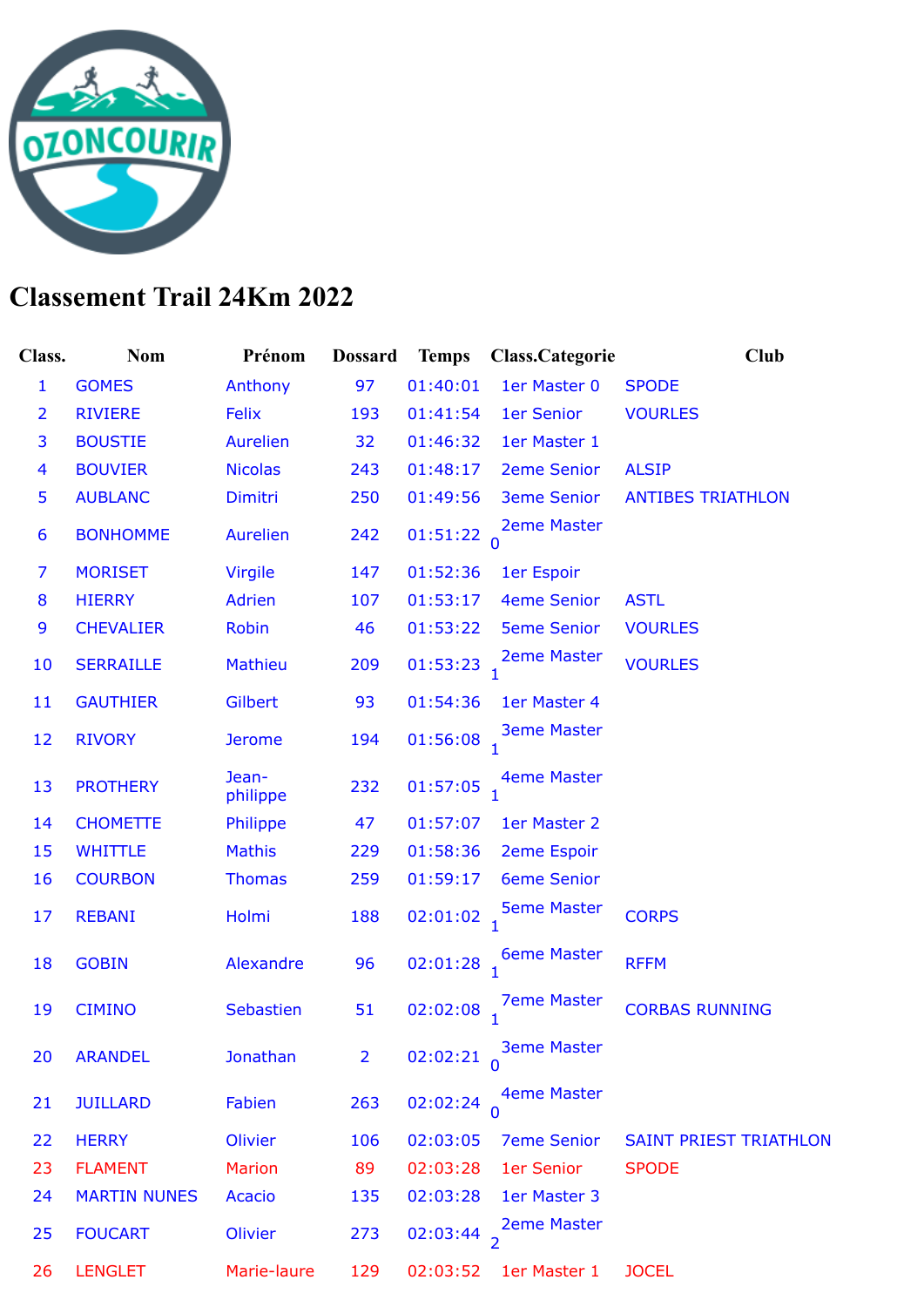| 27 | <b>MASCLET</b>    | Pierre            | 267 | 02:03:55<br><b>8eme Master</b><br>1            |                             |
|----|-------------------|-------------------|-----|------------------------------------------------|-----------------------------|
| 28 | <b>MOLLEX</b>     | Benjamin          | 142 | <b>3eme Master</b><br>02:04:29 $\frac{1}{2}$   |                             |
| 29 | <b>CHOUFFE</b>    | <b>Nicolas</b>    | 49  | 02:04:40<br><b>8eme Senior</b>                 |                             |
| 30 | <b>PAILHES</b>    | Gilbert           | 241 | 02:05:28<br>1er Master 6                       | <b>S/L AS CARCASSONNE</b>   |
| 31 | <b>ODERUT</b>     | <b>Benjamin</b>   | 156 | <b>5eme Master</b><br>02:06:02 <sub>0</sub>    |                             |
| 32 | <b>RENARD</b>     | Laurent           | 189 | 02:06:08 $\frac{2}{3}$ <sup>2</sup> eme Master |                             |
| 33 | <b>RAYROLES</b>   | <b>Benoit</b>     | 187 | 02:06:28 $_0$ 6eme Master                      | LES FOULLEES DE BEAUREGARD  |
| 34 | <b>GUICHARD</b>   | Damien            | 100 | 02:06:43 $\frac{3}{3}$ eme Master              |                             |
| 35 | <b>JANIN</b>      | Guillaume         | 109 | <b>7eme Master</b><br>02:07:11 <sub>0</sub>    |                             |
| 36 | <b>CUQ</b>        | Alexandre         | 60  | <b>9eme Senior</b><br>02:07:16                 | <b>VOURLES</b>              |
| 37 | <b>CHOPIN</b>     | William           | 48  | <b>9eme Master</b><br>$02:07:25$ <sub>1</sub>  |                             |
| 38 | <b>MBIDA</b>      | Pierre            | 233 | <b>8eme Master</b><br>$02:07:36$ <sup>0</sup>  |                             |
| 39 | <b>CRESSENT</b>   | Christophe        | 59  | 02:07:36 $\frac{4}{2}$ <sup>4</sup> eme Master |                             |
| 40 | LE MERCIER        | Philippe          | 253 | <b>9eme Master</b><br>02:07:40 <sub>0</sub>    |                             |
| 41 | <b>GUAY</b>       | Olivier           | 98  | 02:08:00 $\frac{5}{2}$ Seme Master             | <b>VOURLES</b>              |
| 42 | <b>RANC</b>       | Sebastien         | 185 | 02:08:21<br>10eme Senior                       |                             |
| 43 | <b>HERAUD</b>     | Jean-<br>philippe | 104 | 10eme Master<br>02:08:35 $1$                   | <b>ALSIP TRAIL</b>          |
| 44 | <b>TERRACOL</b>   | <b>Julien</b>     | 213 | 02:08:38 11eme Master RENAULT TRUCK            |                             |
| 45 | <b>DELOFFRE</b>   | Gerald            | 67  | 02:08:52 $\frac{4em}{3}$                       |                             |
| 46 | <b>JANIN</b>      | <b>Eric</b>       | 237 | 02:09:28 $\frac{5}{3}$ <sup>5eme Master</sup>  |                             |
| 47 | <b>SALEH AGHA</b> | Laurent           | 206 | 02:09:37 $1^{12eme$ Master                     | DECINES MEYZIEU ATHLETISME* |
| 48 | <b>MARREL</b>     | Damien            | 238 | 02:09:42 $\frac{6}{2}$ <sup>6eme Master</sup>  |                             |
| 49 | <b>PERRET</b>     | Patrice           | 170 | 02:09:43 $\frac{6}{3}$ Seme Master             |                             |
| 50 | <b>COTTE</b>      | Benjamin          | 276 | 02:10:25 $\frac{7}{2}$ 7eme Master             |                             |
| 51 | <b>LUC</b>        | Philippe          | 131 | 02:10:25 $\frac{13em}{1}$ Master               |                             |
| 52 | <b>KEPPNER</b>    | Karl              | 114 | 02:11:06 $\frac{8}{2}$ <sup>8eme</sup> Master  | <b>RENAULT TRUCK</b>        |
| 53 | <b>REYNAUD</b>    | <b>Bruno</b>      | 191 | 02:11:58 $1^{14}$ eme Master                   |                             |
| 54 | <b>COMTE</b>      | <b>Benoit</b>     | 54  | 02:13:03 $\frac{9}{2}$ <sup>9eme Master</sup>  |                             |
| 55 | <b>BUTH</b>       | Michel            | 35  | 02:13:29 $1^{15eme}$ Master                    | <b>JOCEL</b>                |
| 56 | <b>BOUF</b>       | Benjamin          | 275 | 02:13:37  10eme Master                         |                             |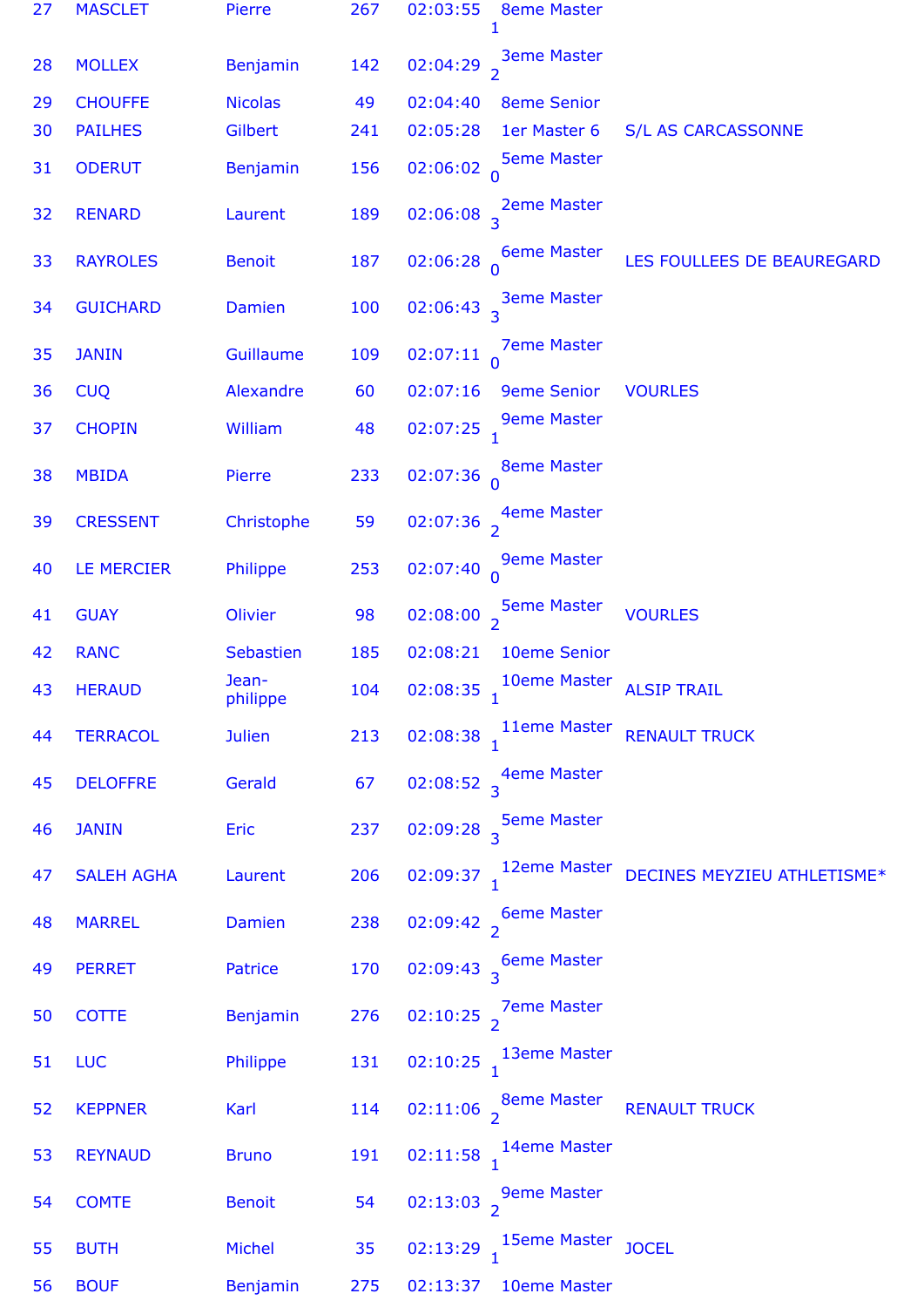| 57 | <b>BOUCHET</b>                    | Ludovic             | 30  | <b>2eme Master</b><br>02:13:49                                            |
|----|-----------------------------------|---------------------|-----|---------------------------------------------------------------------------|
| 58 | <b>MUNOZ</b>                      | <b>Stephane</b>     | 150 | 02:14:18 $\frac{10}{2}$ <sup>10eme</sup> Master                           |
| 59 | <b>VICINI</b>                     | <b>Stephane</b>     | 222 | 11eme Senior<br>02:14:18                                                  |
| 60 | <b>MOUGIN</b>                     | Eric                | 249 | 11eme Master<br>02:15:02 <sub>n</sub>                                     |
| 61 | <b>PANETTA</b>                    | Gregory             | 161 | 02:15:28 $\frac{7}{3}$ Pme Master<br><b>TEAM CHARRETTE</b>                |
| 62 | <b>BEY</b>                        | Hamed               | 19  | 02:15:51 $1^{6eme}$ Master<br><b>LA FOULEE MUROISE</b>                    |
| 63 | <b>MOREL</b>                      | Virginie            | 146 | 02:16:12 $\frac{1}{1}$ 2eme Master<br><b>VOURLES</b>                      |
| 64 | <b>CRESCENCE</b>                  | Jean-<br>dominique  | 58  | 02:16:17 $\frac{1}{2}$ 11eme Master<br><b>CORBAS RUNNING</b>              |
| 65 | <b>MOURA</b>                      | Antonio             | 149 | 02:16:18 $\frac{8}{3}$ <sup>8eme Master</sup><br><b>TEAM CHARRETTE</b>    |
| 66 | PINILLA GAVILAN                   | Carlos              | 175 | 02:16:34 $\frac{12}{2}$ <sup>12eme</sup> Master                           |
| 67 | <b>COTTE</b>                      | Olivier             | 55  | 02:16:59 $1^{17}$ eme Master<br><b>ALSIP</b>                              |
| 68 | <b>VEZANT</b>                     | Sylvain             | 220 | 18eme Master<br>$02:17:09$ <sub>1</sub>                                   |
| 69 | <b>POCHON</b>                     | <b>Stephane</b>     | 177 | 02:17:38 $\frac{9}{3}$ <sup>9</sup> eme Master                            |
| 70 | <b>SANCHEZ-</b><br><b>BROCHET</b> | Chloe               | 207 | <b>2eme Senior</b><br>02:18:58<br><b>CORBAS RUNNING</b>                   |
| 71 | <b>OSMANI</b>                     | Mohamed             | 158 | 13eme Master<br>02:20:01 $\frac{1}{2}$                                    |
| 72 | <b>ESPARVIER</b>                  | Pascal              | 78  | 02:20:05 $\frac{10}{3}$ Oeme Master                                       |
| 73 | <b>LEDEY</b>                      | Jean-<br>francois   | 127 | 02:20:13 $\frac{14}{2}$ <sup>14</sup> eme Master<br>AFA FEYZIN-VENISSIEUX |
| 74 | <b>FAURE</b>                      | Damien              | 83  | 02:20:20 $\int_{0}^{12$ eme Master<br><b>RUN FOR FUN AND MORE</b>         |
| 75 | <b>SPITZ</b>                      | Jean-<br>christophe | 212 | 02:20:26 $\frac{11}{3}$ <sup>11eme</sup> Master                           |
| 76 | <b>HUGON-JEANNIN</b>              | Olivier             | 108 | 02:20:43 $\frac{19}{1}$ <sup>19</sup> eme Master<br><b>TEAM CHARRETTE</b> |
| 77 | <b>LOCATELLI</b>                  | Louis               | 258 | 02:20:48 $\frac{15}{2}$ <sup>15eme</sup> Master                           |
| 78 | <b>FELIX</b>                      | <b>Benoit</b>       | 85  | 02:20:48 $\int_{0}^{13$ eme Master<br><b>CORBAS RUNNING</b>               |
| 79 | <b>BOUSSAT</b>                    | Celine              | 257 | 02:20:48 $\frac{3}{1}$ <sup>3eme Master</sup>                             |
| 80 | <b>BEN AOUADI</b>                 | Nejemdine           | 16  | 02:22:04 $\frac{12em}{3}$<br><b>CORPS</b>                                 |
| 81 | <b>GARCIA</b>                     | Herve               | 91  | 02:22:05 $\frac{20}{1}$ <sup>20</sup> eme Master<br><b>CAP GRAND AIR</b>  |
| 82 | <b>CRAM</b>                       | Francois            | 56  | 02:22:11<br>12eme Senior                                                  |
| 83 | <b>BELFIS</b>                     | <b>Samuel</b>       | 270 | 16eme Master<br>02:22:13 $\overline{2}$                                   |
| 84 | <b>MIDROIT</b>                    | Pierrick            | 140 | 02:22:16<br><b>13eme Senior</b>                                           |
| 85 | <b>PECORARO</b>                   | <b>David</b>        | 167 | 13eme Master VOURLES<br>02:22:22                                          |

0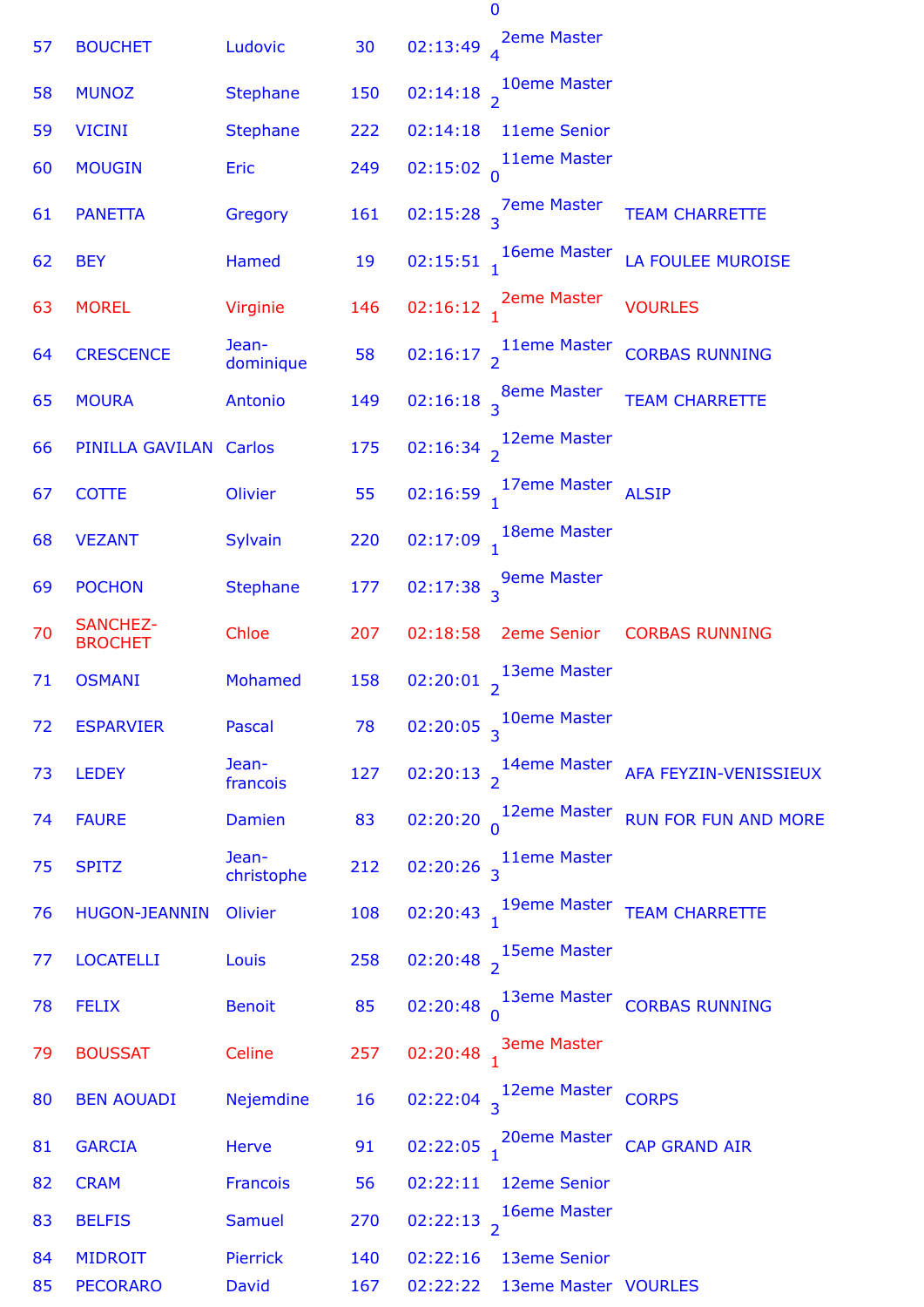| 86  | <b>GUEDON</b>    | Marc-olivier    | 99             | <b>3eme Master</b><br>02:22:23<br><b>VOURLES</b>                            |
|-----|------------------|-----------------|----------------|-----------------------------------------------------------------------------|
| 87  | <b>FANELLI</b>   | Frederic        | 81             | 02:22:35 $\frac{17em}{2}$<br><b>JOCEL</b>                                   |
| 88  | <b>ORSINI</b>    | Sebastien       | 157            | 02:22:45 $\int_{0}^{14$ eme Master                                          |
| 89  | <b>BONNAMY</b>   | Gregory         | 260            | 02:22:49 $\frac{18}{2}$ <sup>18eme</sup> Master                             |
| 90  | <b>HERMANN</b>   | <b>Martin</b>   | 246            | 02:22:50 $\frac{19}{2}$ <sup>19</sup> eme Master                            |
| 91  | <b>BIDOLI</b>    | <b>Clement</b>  | 20             | 02:22:50 $\int_{0}^{15$ eme Master                                          |
| 92  | <b>MENTION</b>   | Patrick         | 139            | 02:23:17 $_4$ 4eme Master<br><b>DU SUZON VAREZE</b>                         |
| 93  | <b>VIVIEN</b>    | Christophe      | 224            | 02:23:20 $\frac{20}{2}$ <sup>20</sup> eme Master<br><b>VOURLES</b>          |
| 94  | <b>CLEMENT</b>   | <b>Nicolas</b>  | 52             | 02:23:20 $\int_{0}^{16$ eme Master                                          |
| 95  | <b>ROMIEU</b>    | <b>Simon</b>    | 280            | 02:23:38 $\frac{17em}{0}$ Master                                            |
| 96  | <b>DURANTON</b>  | Yvan            | 76             | 02:23:41 $\begin{matrix} 18$ eme Master                                     |
| 97  | <b>ROCHET</b>    | <b>Bertrand</b> | 199            | 02:23:41 $\frac{21}{1}$ <sup>21</sup> eme Master                            |
| 98  | <b>MURENA</b>    | Claude          | 152            | 02:24:07<br>1er Master 5                                                    |
| 99  | <b>ZEBRI</b>     | Larbi           | 231            | 02:24:12 $\frac{22}{1}$ <sup>22eme</sup> Master<br><b>RENAULT TRUCK</b>     |
| 100 | <b>REYNAUD</b>   | Audrey          | 190            | 02:24:14 $_1$ <sup>4eme Master</sup>                                        |
| 101 | <b>RODRIGUES</b> | Cedric          | 201            | 02:24:15 14eme Senior                                                       |
| 102 | <b>PRUNEAU</b>   | Laurent         | 183            | 02:24:19 $3^{14$ eme Master<br><b>CORBAS RUNNING</b>                        |
| 103 | <b>TISSERANT</b> | <b>Juliana</b>  | 216            | 02:24:21<br>1er Master 0<br>RFF&M                                           |
| 104 | <b>CHATAGNON</b> |                 | 42             | 02:24:58 $\frac{23em}{1}$ <sup>23</sup> eme Master<br><b>CORBAS RUNNING</b> |
|     |                  | Fabien          |                |                                                                             |
| 105 | <b>PEILLET</b>   | <b>Eric</b>     | 168            | 02:25:08 $\frac{15em}{3}$<br><b>CORBAS RUNNING</b>                          |
| 106 | <b>LECERF</b>    | <b>Benoit</b>   | 126            | 02:25:09 $1^{24$ eme Master                                                 |
| 107 | <b>BERGOIN</b>   | <b>Eric</b>     | 234            | 02:25:11<br><b>3eme Espoir</b>                                              |
| 108 | <b>MONTET</b>    | Christine       | 145            | 02:25:11<br>1er Master 3                                                    |
| 109 | <b>ROUDEAU</b>   | Frederic        | 264            | 02:26:00 $\frac{21}{2}$ <sup>21</sup> eme Master                            |
| 110 | <b>BACONNIER</b> | <b>Thomas</b>   | $6\phantom{a}$ | 02:26:00 $\begin{array}{c} 19$ eme Master                                   |
| 111 | <b>JULE</b>      | Philippe        | 240            | 02:26:39 $\frac{16em}{3}$                                                   |
| 112 | <b>CHAVANNE</b>  | Christian       | 44             | 02:26:42 $\frac{2em}{5}$ <sup>2</sup> eme Master<br><b>VOURLES</b>          |
| 113 | <b>DURAND</b>    | <b>Jeremy</b>   | 74             | 02:27:20 $1^{25$ eme Master<br><b>TEAM SAINT AGNIN</b>                      |
| 114 | <b>DREVETON</b>  | Laureen         | 70             | 02:27:24 $\int_{0}^{2eme}$ Master<br><b>PONTE TRAIL</b>                     |
| 115 | LOMBARDI         | <b>Serge</b>    | 272            | 02:27:26    5eme Master                                                     |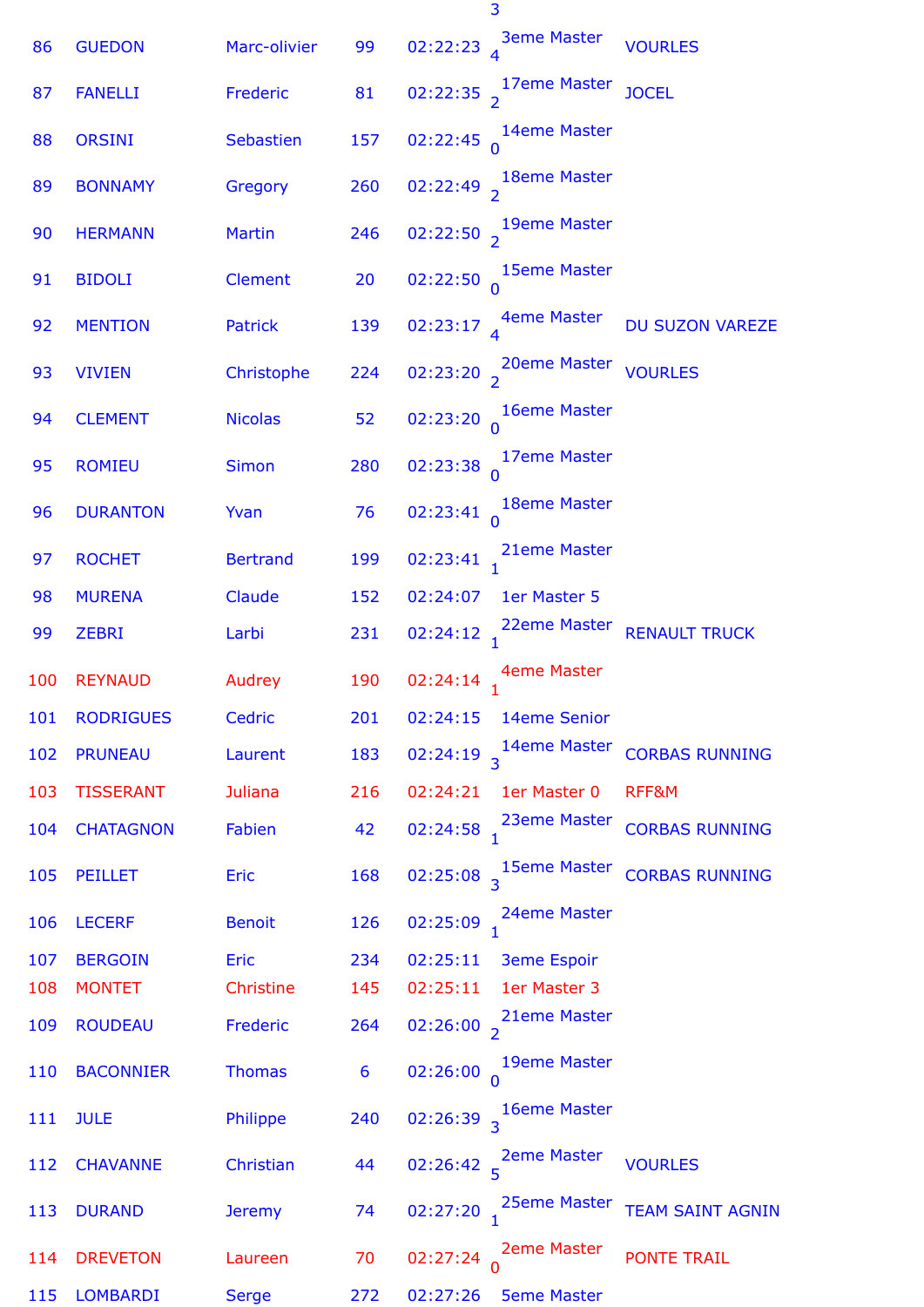| 116 | <b>BUTHOD</b>      | <b>Xavier</b>   | 36  |                         | 02:27:32 $\int_{0}^{20}$ eme Master              |                                                                   |
|-----|--------------------|-----------------|-----|-------------------------|--------------------------------------------------|-------------------------------------------------------------------|
| 117 | <b>BARBIER</b>     | Eric            | 9   |                         | 02:27:43 <sup>17eme Master</sup> VOURLES         |                                                                   |
| 118 | <b>MAILLET</b>     | <b>Serge</b>    | 133 |                         | 02:27:49 $\frac{3em}{5}$ <sup>3eme</sup> Master  |                                                                   |
| 119 | <b>NEEL</b>        | <b>Bertrand</b> | 153 |                         | 02:27:52 $\frac{22}{2}$ <sup>22</sup> eme Master |                                                                   |
| 120 | PERROT-BERTON      | <b>Yves</b>     | 171 |                         | 02:28:01 $\frac{4eme\text{ Master}}{5}$          |                                                                   |
| 121 | <b>RAVOT</b>       | <b>Herve</b>    | 186 |                         | 02:28:15 $\frac{23eme}{2}$ Master                |                                                                   |
| 122 | <b>LEMAIRE</b>     | Eric            | 128 |                         | 02:28:27 $\frac{24}{2}$ <sup>24</sup> eme Master | <b>FR'ANSE</b>                                                    |
| 123 | <b>THOMAS</b>      | Frederic        | 214 | 02:28:30                | <b>15eme Senior</b>                              |                                                                   |
| 124 | <b>PAROD</b>       | <b>Julien</b>   | 163 |                         | 02:28:36 $1^{26$ eme Master                      |                                                                   |
| 125 | <b>FIRETTO</b>     | Anthony         | 88  |                         | 02:28:48 $\int_{0}^{21$ eme Master               |                                                                   |
| 126 | <b>DUCARRE</b>     | <b>Eric</b>     | 71  |                         |                                                  | 02:29:16 <sup>18eme Master</sup> RENAULT TRUCK                    |
| 127 | <b>VERNAY</b>      | Sebastien       | 218 |                         | 02:29:29 $\begin{matrix} 22$ eme Master          |                                                                   |
| 128 | <b>BLONDY</b>      | Christophe      | 24  |                         | 02:29:38 $\frac{19}{3}$ <sup>19eme</sup> Master  |                                                                   |
| 129 | <b>LAGET</b>       | Sebastien       | 118 |                         |                                                  | 02:29:45 27eme Master RUNINBEAUVALLON                             |
| 130 | <b>FORAT</b>       | Manon           | 274 |                         | 02:29:46 3eme Senior                             |                                                                   |
| 131 | <b>DIGEOS</b>      | Sebastien       | 69  |                         | 02:29:51 $\begin{matrix} 23$ eme Master          | <b>RENAULT TRUCK</b>                                              |
| 132 | <b>EVESQUE</b>     | Frederic        | 79  |                         | 02:29:54 $\frac{25}{2}$ <sup>25</sup> eme Master | <b>VOURLES</b>                                                    |
| 133 | <b>CHATAIN</b>     | <b>Vincent</b>  | 43  |                         |                                                  | 02:29:56 26eme Master USSON SPORT NATURE -<br>ASSOCIATION EURECAH |
| 134 | <b>STORCK</b>      | Sophie          | 262 |                         | 02:29:56 $\frac{2}{3}$ <sup>2eme Master</sup>    |                                                                   |
| 135 | <b>FAYNEL</b>      | <b>Fabrice</b>  | 84  |                         | 02:30:08 $\frac{20}{3}$ <sup>20</sup> eme Master | <b>FOULEES DE BEAUREGARD</b>                                      |
| 136 | <b>FARGERE</b>     | Garrit          | 82  | 02:30:22                |                                                  | 16eme Senior CORBAS RUNNING                                       |
| 137 | LE FAUCHEUR        | Stephanie       | 122 | 02:30:24 $_1$           | <b>5eme Master</b>                               |                                                                   |
| 138 | <b>LEBON</b>       | <b>Benoit</b>   | 124 | $02:30:35$ <sub>1</sub> | 28eme Master                                     | <b>ESPB</b>                                                       |
| 139 | <b>BARCEL</b>      | Alain           | 10  |                         | 02:30:40 $\frac{5}{5}$ eme Master                |                                                                   |
| 140 | <b>DESGOUTTES</b>  | Gerard          | 256 |                         | 02:31:03 $\frac{6}{5}$ 6eme Master               |                                                                   |
| 141 | <b>BONNEVIALLE</b> | Christophe      | 271 |                         | 02:31:46 $\frac{21$ eme Master                   |                                                                   |
| 142 | <b>FOGERON</b>     | Rodolphe        | 90  |                         | 02:32:10 $3^{22eme}$ Master                      | <b>LEO LAGRANGE VIENNE</b>                                        |
| 143 | <b>CHAMBE</b>      | <b>Yves</b>     | 39  |                         | 02:33:06 $\frac{6}{4}$ Geme Master               | <b>VOURLES</b>                                                    |
| 144 | <b>GUITTON</b>     | Eric            | 103 | 02:33:08                | <b>7eme Master</b>                               | AFA FEYZIN-VENISSIEUX                                             |

4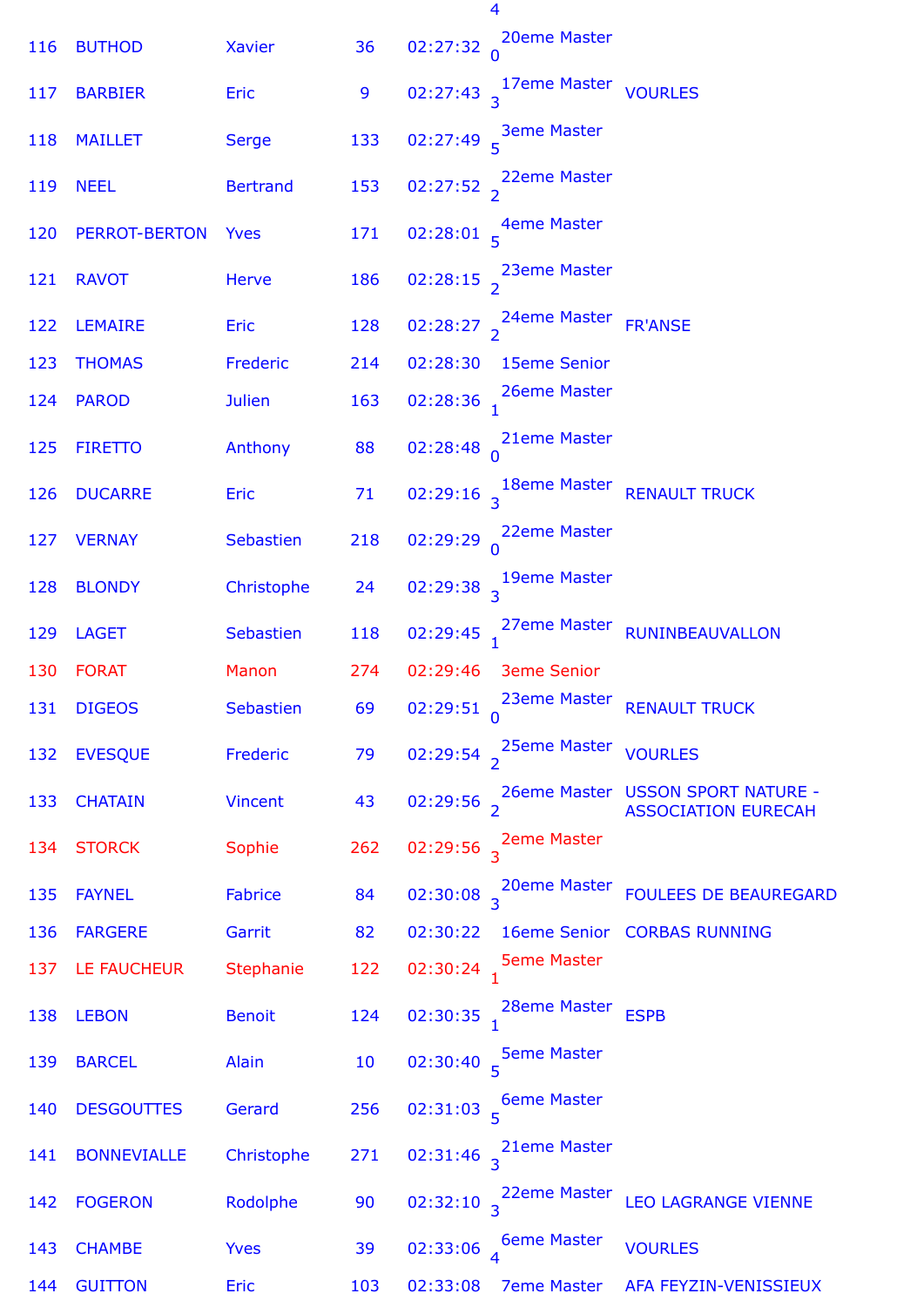| 145 | <b>MOUDOUD</b>      | Jean-luc        | 148 |                         | 02:33:10 $\frac{8}{5}$ <sup>8eme</sup> Master    | AFA FEYZIN-VENISSIEUX       |
|-----|---------------------|-----------------|-----|-------------------------|--------------------------------------------------|-----------------------------|
| 146 | <b>PAPIN</b>        | Valentine       | 162 | 02:34:23                | <b>4eme Senior</b>                               |                             |
| 147 | <b>PERSCH</b>       | William         | 172 |                         | 02:34:26 $\frac{23$ eme Master                   |                             |
| 148 | <b>PECLET</b>       | Romuald         | 166 |                         | 02:35:02 $\frac{24$ eme Master                   |                             |
| 149 | <b>VOLLIN</b>       | Christophe      | 225 |                         | 02:35:03 $\frac{27}{2}$ 27eme Master             | <b>RENAULT TRUCK</b>        |
| 150 | <b>MAZE</b>         | Floriane        | 137 |                         | 02:35:30 $\int_{0}^{3eme}$ Master                |                             |
| 151 | <b>NIGAY</b>        | Michel          | 155 |                         | 02:35:39 $\frac{7}{4}$ <sup>7</sup> eme Master   | <b>S/L ESL TERNAY</b>       |
| 152 | <b>BLANC</b>        | Arnaud          | 23  |                         | 02:36:17 $\frac{28}{2}$ <sup>28eme</sup> Master  |                             |
| 153 | <b>CHARBOUILLOT</b> | Antoine         | 41  | 02:36:42                |                                                  | 17eme Senior CORBAS RUNNING |
| 154 | <b>BOZON</b>        | Sebastien       | 33  | 02:36:53                | <b>18eme Senior</b>                              |                             |
| 155 | <b>MURCIA</b>       | Cathy           | 151 |                         | 02:36:57 $\frac{3}{3}$ <sup>3</sup> eme Master   |                             |
| 156 | <b>MINARRO</b>      | Christophe      | 141 |                         | 02:36:57 $\frac{29}{1}$ <sup>29eme</sup> Master  | RFF&M                       |
| 157 | <b>ALFANO</b>       | Emilie          | 115 |                         | 02:36:59 $\bigwedge_{0}^{4$ eme Master           |                             |
| 158 | <b>LIOTARD</b>      | <b>Marielle</b> | 130 | 02:37:08                | 1er Master 2                                     | <b>CORBAS RUNNING</b>       |
| 159 | <b>CATTOEN</b>      | Fabien          | 254 |                         | 02:37:14 $3^{25eme}$ Master                      |                             |
| 160 | <b>MONOT</b>        | Eric            | 144 |                         | 02:37:19 $_4$ <sup>8eme Master</sup>             | <b>RUN IN BEAUVALLON</b>    |
|     | 161 ROCHEDIX        | Xavier          | 198 | 02:37:26 $_0$           | 24eme Master                                     |                             |
| 162 | <b>FLUZIN</b>       | <b>Jerome</b>   | 261 | 02:38:30                | 26eme Master                                     |                             |
| 163 | <b>CALAUDI</b>      | Veronique       | 265 | 02:38:36                | 1er Master 4                                     |                             |
| 164 | <b>MONDELIN</b>     | Arnaud          | 143 | 02:38:40                | 25eme Master                                     |                             |
| 165 | <b>ROUME</b>        | <b>Bruno</b>    | 203 |                         | 02:38:41 $\frac{27}{3}$ <sup>27</sup> eme Master | <b>VOURLES</b>              |
| 166 | <b>MATRAY</b>       | <b>Vincent</b>  | 136 | 02:39:06                | 19eme Senior                                     |                             |
| 167 | <b>DELHOME</b>      | Anne            | 66  |                         | 02:39:08 $\frac{4}{3}$ <sup>4</sup> eme Master   | <b>VOURLES</b>              |
| 168 | <b>RITZ CHAMBE</b>  | Isabelle        | 192 | $02:39:08$ <sub>2</sub> | <b>2eme Master</b>                               | <b>VOURLES</b>              |
| 169 | <b>PAIVA</b>        | <b>Narcisse</b> | 160 | 02:39:10                | 1er Master 7                                     |                             |
| 170 | <b>PAULIAT</b>      | Sebastien       | 165 |                         | 02:39:11 $\frac{28}{3}$ <sup>28eme</sup> Master  | <b>ARSL</b>                 |
| 171 | <b>FAILLET</b>      | <b>Julien</b>   | 80  | 02:39:39                | 20eme Senior                                     |                             |
| 172 | <b>ROY</b>          | Gil             | 266 |                         | 02:39:57 $\frac{9}{5}$ <sup>9</sup> eme Master   |                             |
| 173 | <b>POTIN</b>        | David           | 181 |                         | 02:40:43 $\frac{29}{3}$ <sup>29eme</sup> Master  |                             |
| 174 | <b>EMONIN</b>       | Ombeline        | 252 | 02:40:56                | <b>5eme Senior</b>                               |                             |
| 175 | <b>KAYLADJIAN</b>   | Pierre          | 113 | 02:41:26 $\frac{1}{2}$  | 29eme Master                                     |                             |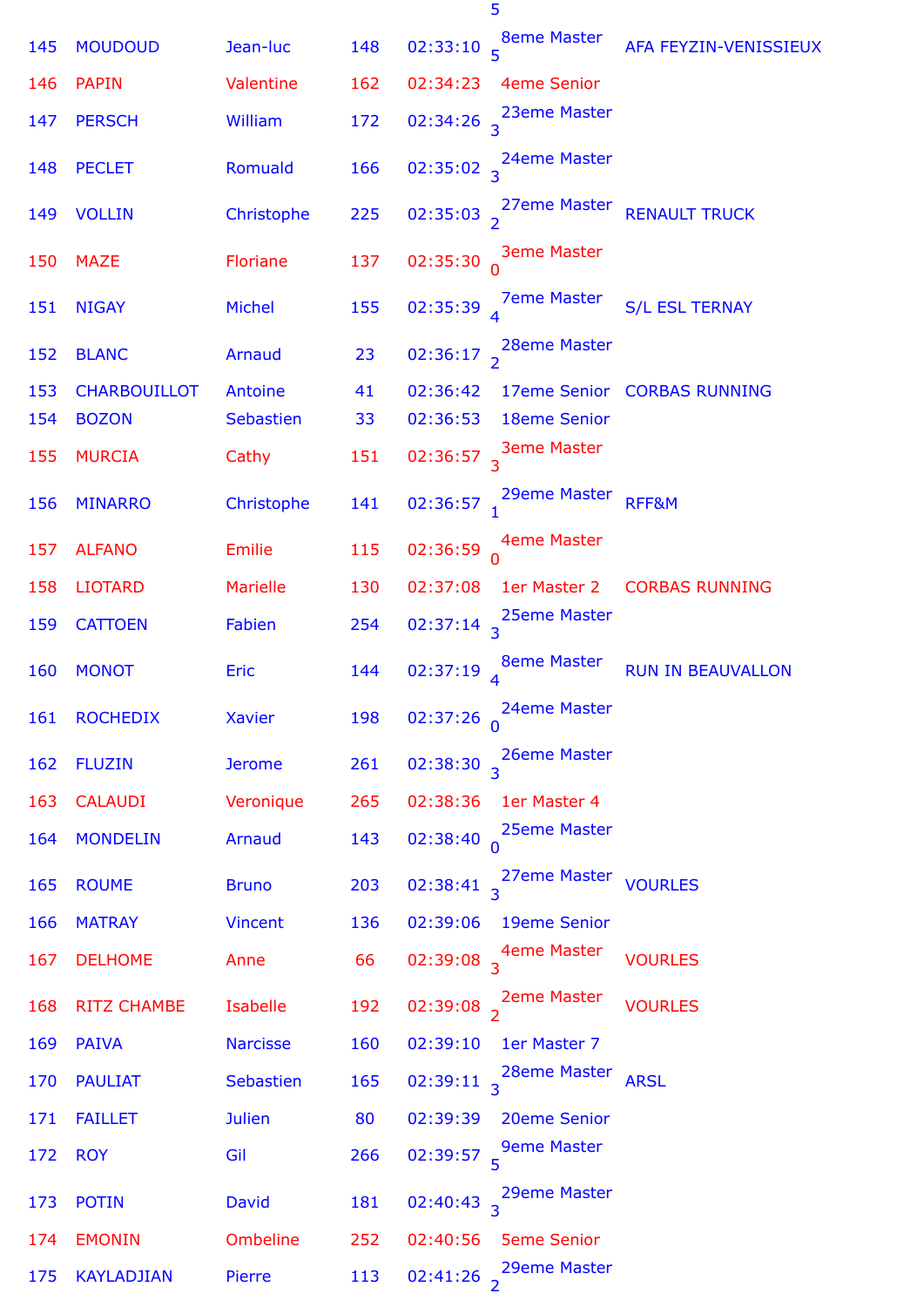| 176 | <b>ETCHECOPAR</b>                   | Frederic        | 244 | 02:41:36<br>26eme Master<br>0                   |                                                                       |
|-----|-------------------------------------|-----------------|-----|-------------------------------------------------|-----------------------------------------------------------------------|
| 177 | <b>FROBERT</b>                      | David           | 236 | <b>30eme Master</b><br>02:41:38 <sub>3</sub>    |                                                                       |
| 178 | <b>GUIGUITANT</b>                   | Audrey          | 101 | 02:41:53 $\frac{3}{2}$ <sup>3eme</sup> Master   |                                                                       |
| 179 | <b>CHAVANON</b>                     | Pierre          | 45  | 27eme Master<br>02:42:24                        |                                                                       |
| 180 | <b>PILLONNET</b>                    | Aure            | 173 | 02:42:49 6eme Master                            | <b>VOURLES</b>                                                        |
| 181 | <b>FERRIER</b>                      | <b>Nastasia</b> | 87  | 02:42:57<br><b>6eme Senior</b>                  | <b>CORBAS RUNNING</b>                                                 |
| 182 | DE PASQUALE                         | Angelo          | 61  | 02:43:14 $\frac{30}{2}$ <sup>30eme</sup> Master |                                                                       |
| 183 | <b>PAILLET</b>                      | <b>Patrick</b>  | 159 | <b>9eme Master</b><br>02:43:20 $_4$             |                                                                       |
| 184 | <b>HERNANDEZ</b>                    | <b>Trang</b>    | 105 | <b>7eme Master</b><br>02:44:27                  |                                                                       |
| 185 | <b>BODIN</b>                        | <b>Delphine</b> | 26  | <b>8eme Master</b><br>02:44:33                  |                                                                       |
| 186 | <b>GUILLOT</b>                      | Virginie        | 102 | <b>9eme Master</b><br>02:45:11                  |                                                                       |
| 187 | <b>MOUGIN</b>                       | Carole          | 248 | 4eme Master<br>02:45:11 $\frac{1}{2}$           |                                                                       |
| 188 | <b>BLACHON</b>                      | Amandine        | 22  | 02:45:12<br><b>7eme Senior</b>                  |                                                                       |
| 189 | <b>ROUSSET</b>                      | Patrick         | 204 | 02:45:54 $\frac{10}{5}$ Master                  |                                                                       |
| 190 | <b>KOWALSKI</b>                     | <b>Stephane</b> | 116 |                                                 | 02:46:15 31eme Master ARSL ROCHE (PLUS BEAU<br>VILLAGE DU NORD ISÈRE) |
| 191 | <b>BERNAR</b>                       | <b>Jerome</b>   | 17  | 10eme Master<br>02:46:16                        | <b>CORBAS RUNNING</b>                                                 |
| 192 | <b>BOUCHET-</b><br><b>CHATELARD</b> | <b>Alexis</b>   | 31  | <b>31eme Master</b><br>02:46:24 <sub>3</sub>    |                                                                       |
| 193 | <b>WASER</b>                        | Mathieu         | 227 | <b>32eme Master</b><br>02:46:42 $\frac{1}{2}$   |                                                                       |
| 194 | <b>PERRET</b>                       | <b>Marlene</b>  | 268 | <b>5eme Master</b><br>02:46:58 $\frac{1}{2}$    |                                                                       |
| 195 | <b>LABRUNE</b>                      | Christian       | 117 | 11eme Master<br>02:47:21                        |                                                                       |
| 196 | <b>BRULE</b>                        | Gaelle          | 34  | <b>5eme Master</b><br>02:47:31                  | <b>RUN IN BEAUVALLON</b>                                              |
| 197 | <b>PINGON</b>                       | Claire          | 174 | <b>6eme Master</b><br>02:47:32 <sub>n</sub>     | <b>RUNINBEAUVALLON</b>                                                |
| 198 | <b>BEJARANO PEREZ Pedro</b>         |                 | 13  | <b>30eme Master</b><br>02:48:56                 | <b>CORBAS RUNNING</b>                                                 |
| 199 | <b>DUPONT</b>                       | Cassandre       | 72  | <b>8eme Senior</b><br>02:49:21                  |                                                                       |
| 200 | <b>DUMAS</b>                        | <b>Mickael</b>  | 251 | 28eme Master<br>02:49:47                        |                                                                       |
| 201 | <b>DURAND-ROJON</b>                 | <b>Bernard</b>  | 75  | <b>2eme Master</b><br>02:49:48                  | <b>CORBAS RUNNING</b>                                                 |
| 202 | <b>BONNAIGUE-</b><br><b>AYAD</b>    | <b>Muriel</b>   | 28  | 2eme Master<br>02:50:32                         | <b>PONTETRAIL</b>                                                     |
| 203 | <b>AYAD</b>                         | <b>Pascal</b>   | 5   | 12eme Master<br>02:50:34 $_4$                   | <b>PONTETRAIL</b>                                                     |
| 204 | <b>COMACLE</b>                      | Gerard          | 53  | 13eme Master<br>02:50:52                        | <b>VOURLES</b>                                                        |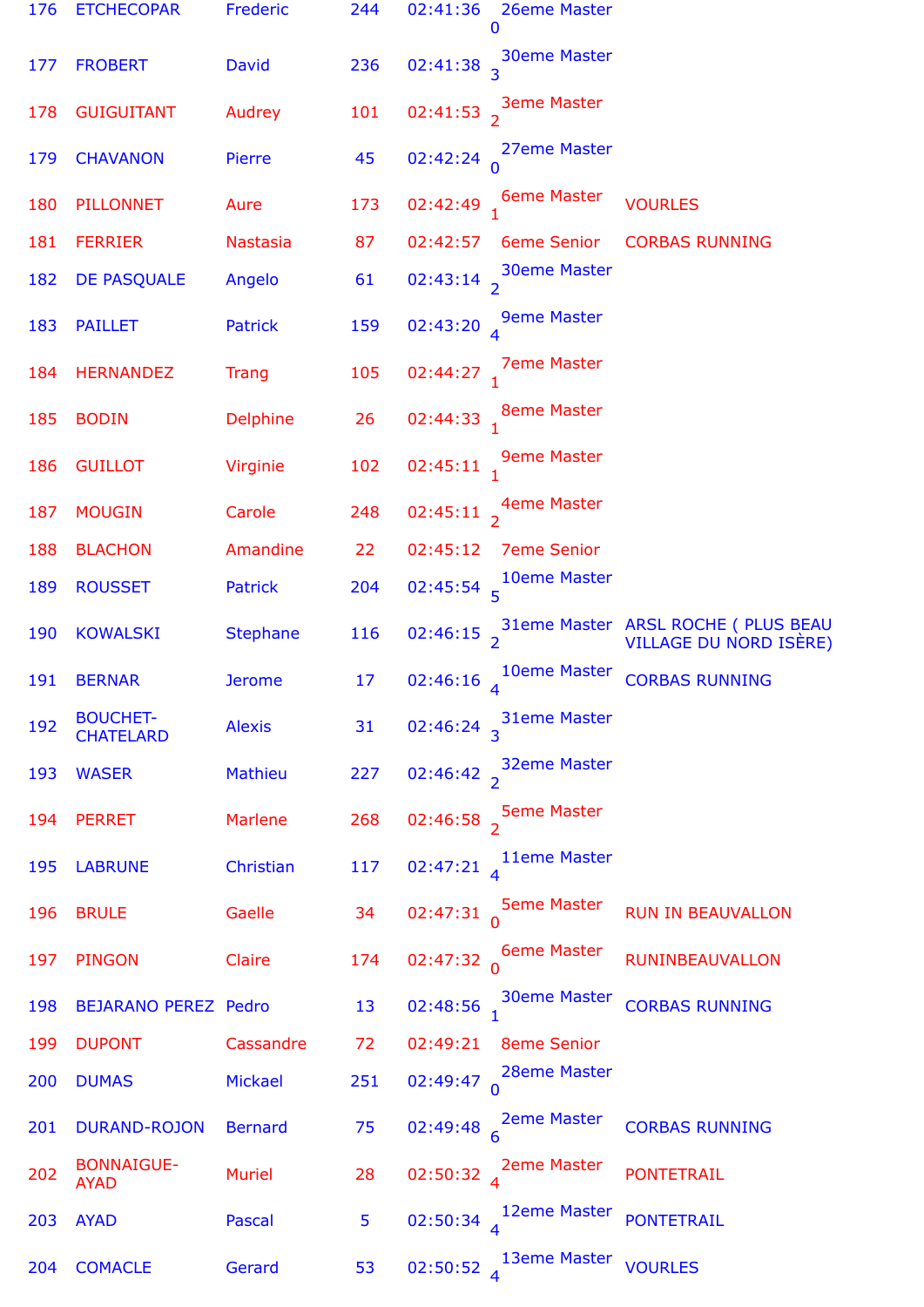| 205 | PERINI               | Xavier          | 169            |          | 2                                                | 02:51:06 33eme Master S/L ATHLETIC CLUB TASSIN                   |
|-----|----------------------|-----------------|----------------|----------|--------------------------------------------------|------------------------------------------------------------------|
| 206 | LE MERCIER           | Pierre          | 123            |          | 02:51:07 $\int_{0}^{29 \text{eme Master}}$       |                                                                  |
| 207 | WOJCIECHOWSKI Cecile |                 | 230            | 02:51:26 | 1er Master 5                                     |                                                                  |
| 208 | <b>BOMBOURG</b>      | Angelique       | 27             |          | 02:51:30 $\frac{6}{2}$ 6eme Master               |                                                                  |
| 209 | <b>VIALLA</b>        | <b>Stephane</b> | 221            |          | 02:51:57 $\frac{32}{3}$ <sup>32</sup> eme Master |                                                                  |
| 210 | <b>PAULET</b>        | <b>Julien</b>   | 164            |          | 02:52:06 $\int_{0}^{30}$ eme Master              |                                                                  |
| 211 | <b>BAUD</b>          | Ghislain        | 12             |          | 02:52:41 $\frac{31}{1}$ <sup>31</sup> eme Master |                                                                  |
| 212 | <b>RIVOIRE</b>       | Andre           | 239            |          | 02:53:09 $\frac{3eme}{6}$ Master                 | S/L FRANCHEVILLE AC                                              |
| 213 | <b>DUPRE</b>         | Melanie         | 73             |          | 02:57:32 $\frac{7}{2}$ <sup>7</sup> eme Master   | <b>CORBAS RUNNING</b>                                            |
| 214 | <b>MEILLON</b>       | Loïc            | 138            |          | 02:57:32 $3^{34}$ eme Master                     |                                                                  |
| 215 | <b>BIJOUX</b>        | Joseph          | 21             |          | 02:57:58 $\frac{2}{7}$ <sup>2eme Master</sup>    |                                                                  |
| 216 | <b>ROSSET</b>        | Michel          | 202            |          | 02:58:18 $\overline{f}$ 4eme Master              |                                                                  |
| 217 | <b>CIMETTA</b>       | Frederic        | 50             |          | 02:59:20 $\frac{11}{5}$ <sup>11eme</sup> Master  |                                                                  |
| 218 | <b>DIAS</b>          | Jose            | 68             |          | 02:59:21 $35$ eme Master                         |                                                                  |
| 219 | <b>CREPIEUX</b>      | Pascal          | 57             |          | 02:59:31 $3^3$ 33eme Master                      |                                                                  |
|     | 220 BALLEREAU David  |                 |                |          |                                                  | 8 02:59:56 $\frac{34}{3}$ O2:59:56 $\frac{34}{3}$ CORBAS RUNNING |
| 221 | <b>ROBIN</b>         | Emmanuel        | 197            |          |                                                  | 03:00:14 31eme Master S/L ESL TERNAY                             |
| 222 | <b>BELFIORE</b>      | Fabrice         | 14             |          | 03:00:31 $\frac{36}{2}$ <sup>36eme</sup> Master  |                                                                  |
| 223 | <b>DURIN</b>         | Alexandre       | 77             |          | 03:00:31 32eme Master                            |                                                                  |
| 224 | <b>WERRY</b>         | Emilie          | 228            |          |                                                  | 03:00:35 10eme Master TEAM D EAU DOUCE                           |
| 225 | <b>TREMBLY</b>       | Joel            | 217            |          |                                                  | 03:00:35 37eme Master TEAM D EAU DOUCE                           |
| 226 | <b>MAGNAT</b>        | Audrey          | 132            |          |                                                  | 03:00:47 11eme Master CORBAS RUNNING                             |
| 227 | <b>GELLY</b>         | Romain          | 95             |          | 03:02:01 $\int_{0}^{32}$ eme Master              |                                                                  |
| 228 | <b>JAUZE</b>         | Pascal          | 110            |          |                                                  | 03:02:38 38eme Master SPORT DIMANCYE                             |
| 229 | <b>WASER</b>         | Kritsana        | 226            |          | 03:04:50 $\frac{5}{3}$ <sup>5eme</sup> Master    |                                                                  |
| 230 | <b>PONCET</b>        | <b>Georges</b>  | 180            |          | 03:05:09 1er Master 8                            | S/L FRANCHEVILLE AC                                              |
| 231 | <b>BALANDRAS</b>     | Gilles          | $\overline{7}$ | 03:05:22 | 1er Master 9                                     |                                                                  |
| 232 | <b>MEUNIER</b>       | Patrick         | 245            |          | 03:05:24 $\frac{12em}{5}$                        |                                                                  |
| 233 | <b>POIRIER</b>       | <b>Karine</b>   | 178            |          | 03:05:26 $\frac{8}{2}$ <sup>8eme Master</sup>    | <b>CORBAS RUNNING</b>                                            |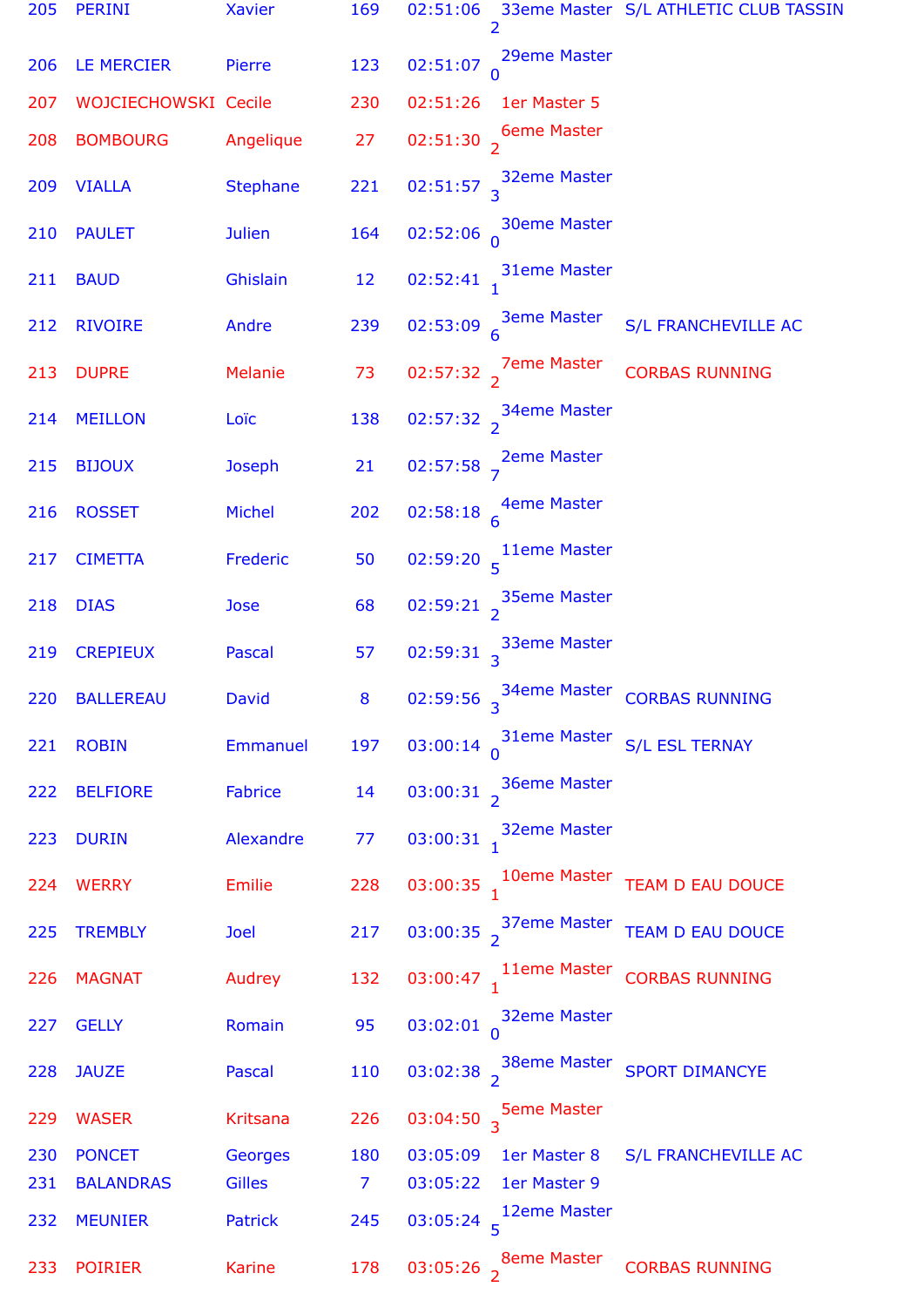| 234 | <b>CHANE-LAW</b>     | Christelle          | 40             | 03:05:59 | <b>9eme Senior</b>                                        | <b>CORBAS RUNNING</b>                                                |
|-----|----------------------|---------------------|----------------|----------|-----------------------------------------------------------|----------------------------------------------------------------------|
| 235 | <b>CARRET</b>        | Magali              | 38             |          | 03:06:02 $\int_{0}^{7}$ eme Master                        | RFF&M                                                                |
| 236 | <b>BARRIOL</b>       | Karine              | 11             |          | 03:06:02 12eme Master                                     | RFF&M                                                                |
| 237 | <b>VIDAL</b>         | Ludovic             | 223            |          |                                                           | 03:06:28 33eme Master CORBAS RUNNING                                 |
| 238 | <b>NICAISE</b>       | Michel              | 154            |          | 03:07:20 $\frac{13eme\text{ Master}}{5}$                  |                                                                      |
| 239 | <b>MARTIN JEGOU</b>  | Marie-<br>charlotte | 134            |          | 03:07:37 $\int_{0}^{8}$ eme Master                        |                                                                      |
| 240 | <b>SANTANGELO</b>    | Aude                | 208            |          | 03:07:38 $\frac{9}{2}$ <sup>9</sup> eme Master            | <b>COU'RIRE PLAISIR</b>                                              |
| 241 | <b>DECLIPPELEIR</b>  | Anne-laure          | 62             | 03:07:41 | 1er Espoir                                                | <b>PONTETRAIL</b>                                                    |
| 242 | <b>QUEMIN</b>        | Florent             | 184            |          | 03:07:42 $\frac{39}{2}$ <sup>39eme</sup> Master           |                                                                      |
| 243 | <b>VERNIER</b>       | Jean-claude         | 219            |          | 03:07:42 $\frac{3}{7}$ <sup>3eme Master</sup>             | <b>CORBAS RUNNING</b>                                                |
| 244 | <b>PROST</b>         | <b>Diane</b>        | 182            | 03:08:22 | 10eme Senior                                              |                                                                      |
| 245 | <b>BOTTAREL</b>      | <b>Kevin</b>        | 29             | 03:08:24 | 21eme Senior                                              |                                                                      |
| 246 | <b>BERTINO-GHERA</b> | Celine              | 18             |          | 03:11:01 13eme Master RBIC / ALSIP                        |                                                                      |
| 247 | <b>PIRAUD</b>        | Olivier             | 176            |          | 03:11:12 $\frac{5}{6}$ Seme Master                        |                                                                      |
| 248 | <b>POITOU</b>        | Veronique           | 179            |          |                                                           | 03:12:18 3eme Master LYON SPORT METROPOLE JOGGING<br><b>AVENTURE</b> |
| 249 | <b>BUVRY</b>         | <b>Stephan</b>      | 37             |          | 03:12:44 $\frac{40}{2}$ <sup>40</sup> eme Master          |                                                                      |
| 250 | <b>JOUANNETAUD</b>   | <b>Nathalie</b>     | 112            |          | 03:14:41 4eme Master                                      |                                                                      |
|     | 251 ANGELI           | Anne-marie          | $\mathbf{1}$   |          |                                                           | 03:15:56 6eme Master LYON SPORT METROPOLE JOGGING<br><b>AVENTURE</b> |
| 252 | <b>SAINTPIERE</b>    | Olivier             | 205            |          | 03:16:06 $\frac{14em}{5}$ Master                          |                                                                      |
| 253 | <b>JAVICOLI</b>      | Gerard              | 111            |          | 03:16:07 $\frac{6}{6}$ Master                             |                                                                      |
| 254 | <b>AUGIZEAU</b>      | Evelyne             | $\mathbf{3}$   |          | 03:16:33 $\frac{2em}{5}$ <sup>2</sup> eme Master          |                                                                      |
| 255 | <b>BELLEVILLE</b>    | Marc olivier        | 15             |          |                                                           | 03:18:37 41eme Master RBIC RUN N'BIKE COMMUNAY                       |
| 256 | <b>ROCK</b>          | Frederic            | 200            |          | 03:20:53 $_4$ 14eme Master                                |                                                                      |
| 257 | <b>SERRE</b>         | Jean marie          | 210            |          | 03:22:02 $_4$ 15eme Master vOURLES                        |                                                                      |
| 258 | <b>FERNANDEZ</b>     | Andre               | 86             |          | 03:22:06 $\frac{15em}{5}$ <sup>15eme Master</sup> VOURLES |                                                                      |
| 259 | <b>MEUNIER</b>       | Gisele              | 247            |          | 03:24:15 $\frac{3}{5}$ <sup>3eme Master</sup>             |                                                                      |
| 260 | <b>TINCHANT</b>      | <b>Bernard</b>      | 215            |          | 03:25:47 5 16eme Master VOURLES                           |                                                                      |
| 261 | <b>ROBERT</b>        | Philippe            | 195            |          | 03:32:29 $\frac{35eme}{3}$ Master                         |                                                                      |
| 262 | <b>ROBERT</b>        | William             | 196            | 03:32:31 | 4eme Espoir                                               |                                                                      |
| 263 | <b>AURICHE</b>       | Corinne             | $\overline{4}$ |          |                                                           | 03:33:28 $\frac{10}{2}$ <sup>10eme Master</sup> TOWN TO TRAIL        |